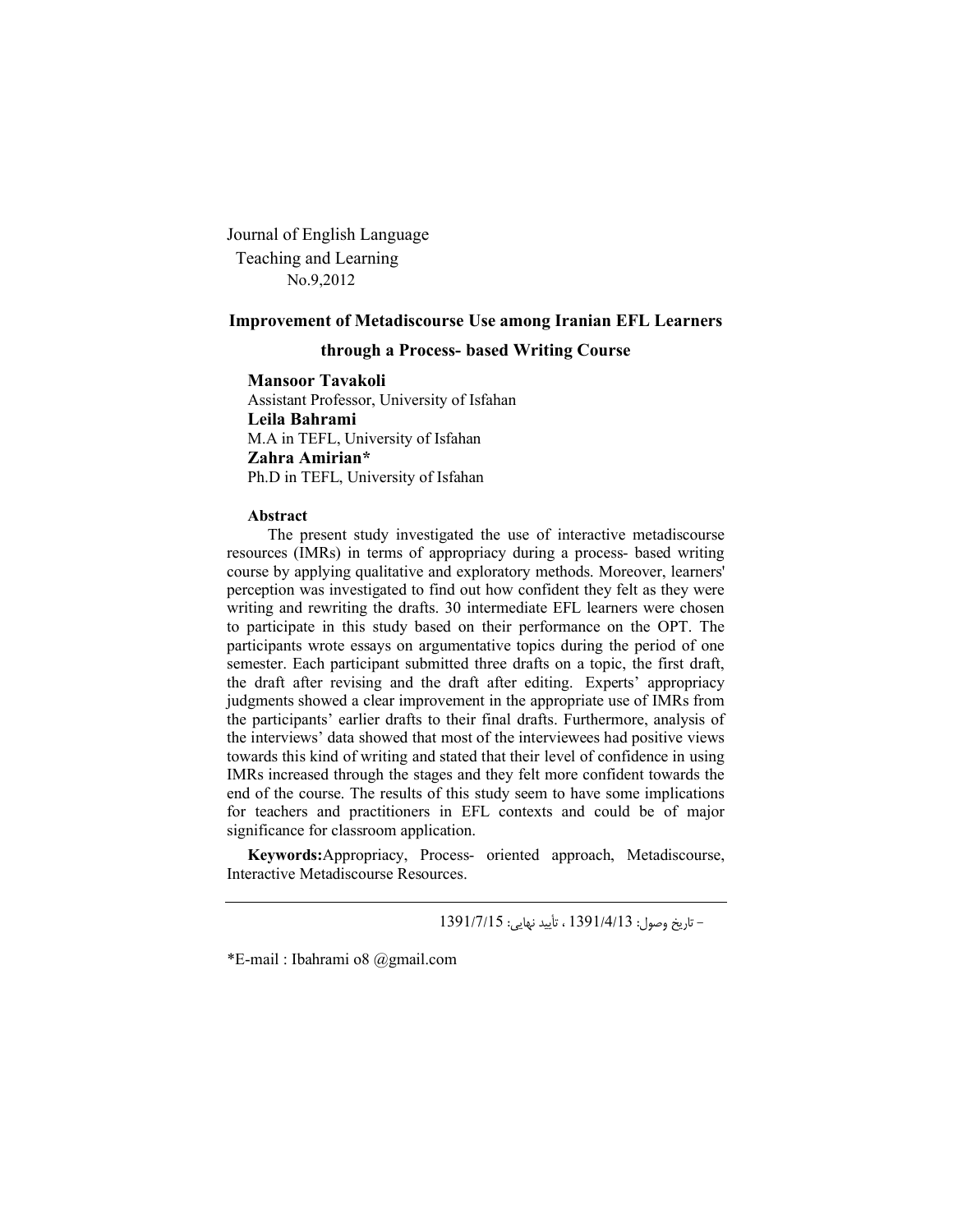#### **1. Introduction**

 Since in the world today English is culturally, politically, economically, and scientifically one of the most widely used languages, there is a growing need for good communication skills in English all around the world. However, whereas English is assumed as the language of international communication and globalization, it is written English that is the predominant medium for much of this communication mainly because today's most ambitious communication tool is the Internet and most of the communication through the Internet is written (Kroll, 2003). Therefore, writing skills assume a much more central position than it occupied before because of the changes in the ways of communication. As Adel (2006) points out, nowadays writing in English plays a significant role not only in the academic context, but in the daily life as well.

 However, the ability to write well in a foreign language is even more difficult to achieve than the ability to read, speak, or understand that language because producing a successful written text requires not only the ability to control over a number of language systems, but also the ability to take into consideration the ways the discourse is shaped for a particular audience and for a particular purpose (Kroll, 2001). Writing is, thus, more than just communication of ideas and presentation of ideational meaning; rather, it is viewed as a social engagement which involves writers and readers interaction. However, due to little awareness of interactive and interactional aspects of the target language, much of students' writings seem uncontextualized and incoherent. Therefore, students need to be aware that focus on surface feature accuracy by itself cannot guarantee effective writing and producing good written texts necessitates focus on organization, coherence, development of thoughts, and effective expression of ideas as well (Kern & Schultz, 1992). Nevertheless, many teachers and learners still see writing as an exercise in mastering grammar and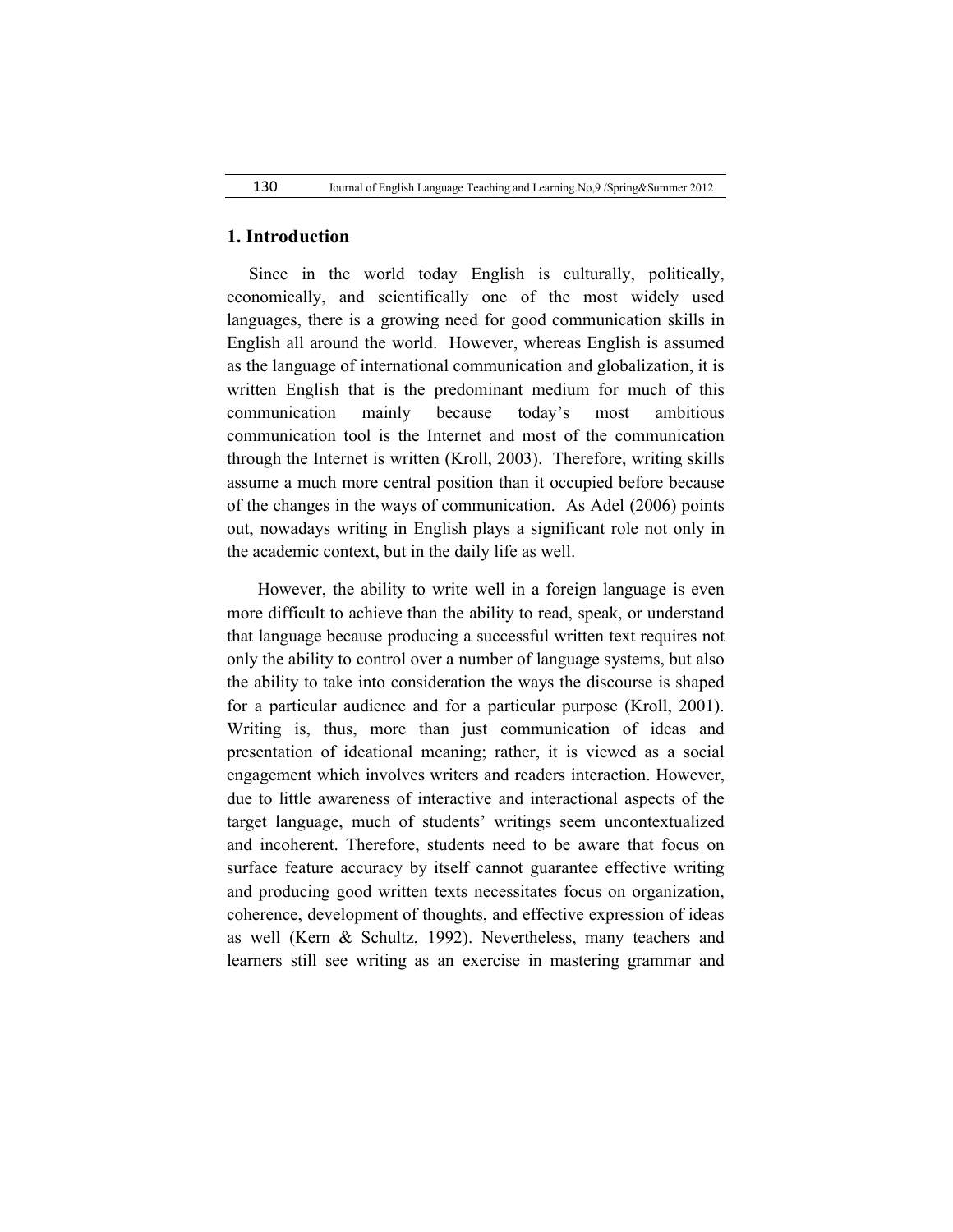|  |  | <b>Improvement of Metadiscourse Use among Iranian EFL</b> | 131 |
|--|--|-----------------------------------------------------------|-----|
|--|--|-----------------------------------------------------------|-----|

vocabulary ignoring the process and also the interactive and interactional aspects of writing.

 A key to effective text production and processing of written discourse according to Faghih and Rahimpour (2009) is conscious awareness of the rules and conventions of rhetorical functions of the target language. One aspect of such awareness is metadiscourse awareness. The awareness of metadiscourse devices helps EFL students contextualize the content of their writing, increase persuasiveness in the text, make text coherent, and develop a sense of audience. Consequently, metadiscourse is an integral part and a central feature of composition (Hyland, 2005).

 Definitions of metadiscourse vary from a broad sense to a more narrow sense. In the broad approach, metadiscourse is defined as "linguistic material in texts, written or spoken, which does not add anything to the propositional content, but that is intended to help the listener or reader organize, interpret, and evaluate the information given." (Crismore&Steffensen, 1993, p. 40). Moreover, Hyland (2005, p. 37) defines metadiscourse as ''The cover term for the selfreflective expressions used to negotiate interactional meanings in a text, assist the writer (or speaker) to express a viewpoint and engage with readers as members of a particular community.''

 A number of taxonomies of metadiscourse have been proposed since its emergence. Some of the major models of metadiscourse markers are VandeKopple (1985), Crismore et al. (1993), Hyland and Tse (2004), and Adel (2006). Most of the models organize metadiscourse markers under the labels of textual and interpersonal. Textual metadiscourse refers to the organization of discourse and interpersonal metadiscourse reflects the writer's attitude toward the content and the audience. Hyland and Tse (2004) propose an interpersonal model of metadiscourse believing that all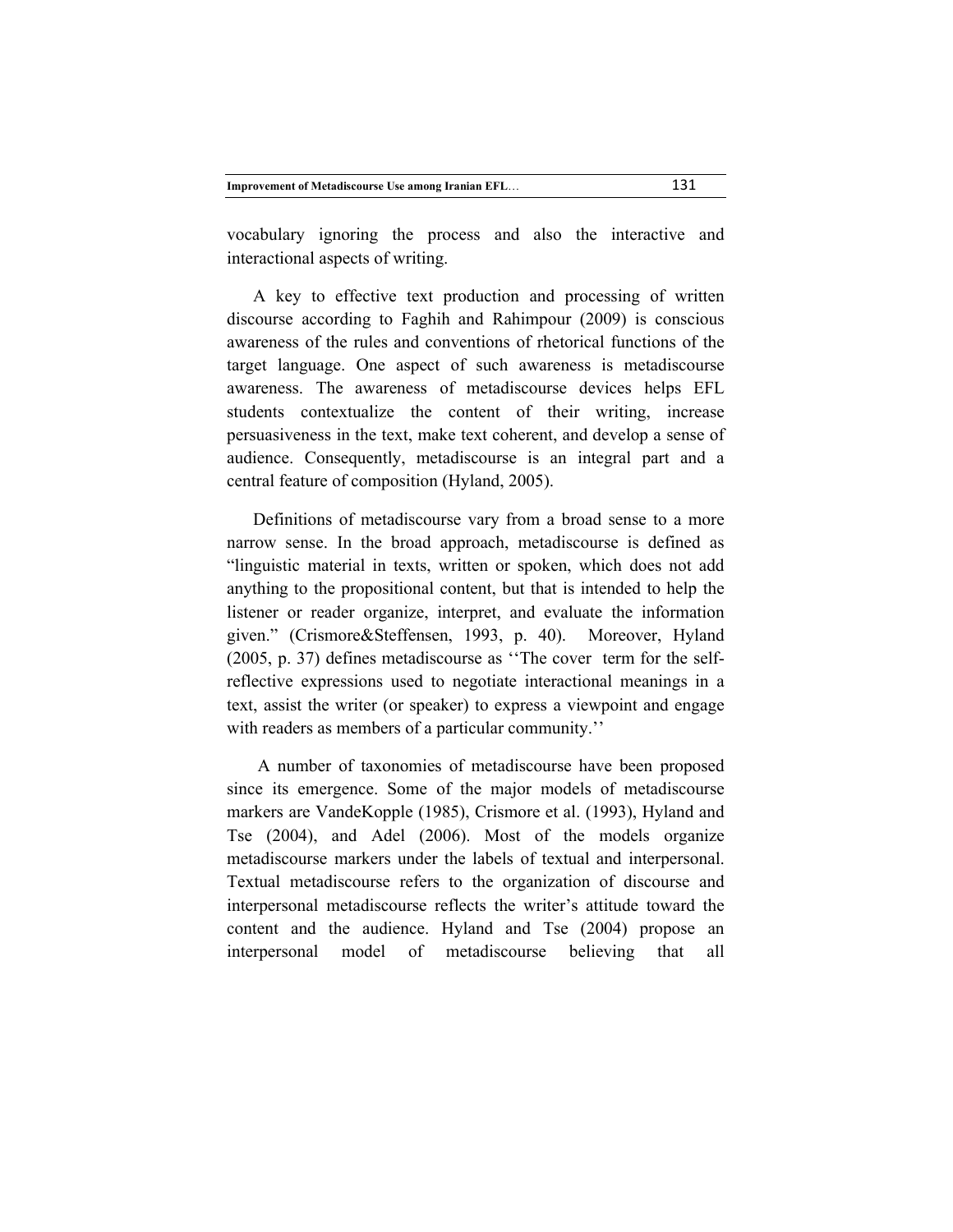metadiscourseresources are interpersonal and organize the metadiscourse resources under the headings of interactive (instead of textual) and interactional (instead of interpersonal) metadiscourse.

 Interactive resources refer to those features of the text which set out an argument to explicitly establish the writer's preferred interpretations. They are concerned with ways of organizing discourse to anticipate readers' knowledge and reflect the writer's assessment of what should be made explicit in order to constrain and also to guide what can be recovered from the text (Hyland  $&$ Tse, 2004). These features are used to organize prepositional information in the ways that the audience finds the text coherent and convincing. They show writer's assessment of the reader's assumed comprehension capacities, understandings of related texts, and need for interpretive guidance, as well as the relationship between the writer and reader (Hyland, 2005).Table 1 summarizes Hyland and Tse's interpersonal model of metadiscourse.

 Appropriate use of metadiscourse resources facilitate communication in the way that is both accepted and expected, consequently learning to write well entails learning to use metadiscourse appropriately. In order to be successful writers, EFL learners are required to be competent at using metadiscourse resources; however, Hyland (2003) indicates that foreign language learners experience considerable amount of trouble in using metadiscourse resources and use such devices very differently from their native counterparts. Therefore, students need to receive appropriate instruction which allow them to practice writing process and provide opportunities for increasing metadiscourse awareness.

 However, product- oriented approaches to writing do not allow students to see writing as a recursive process; rather they emphasize accuracy of form in single drafts imposing constraints of form on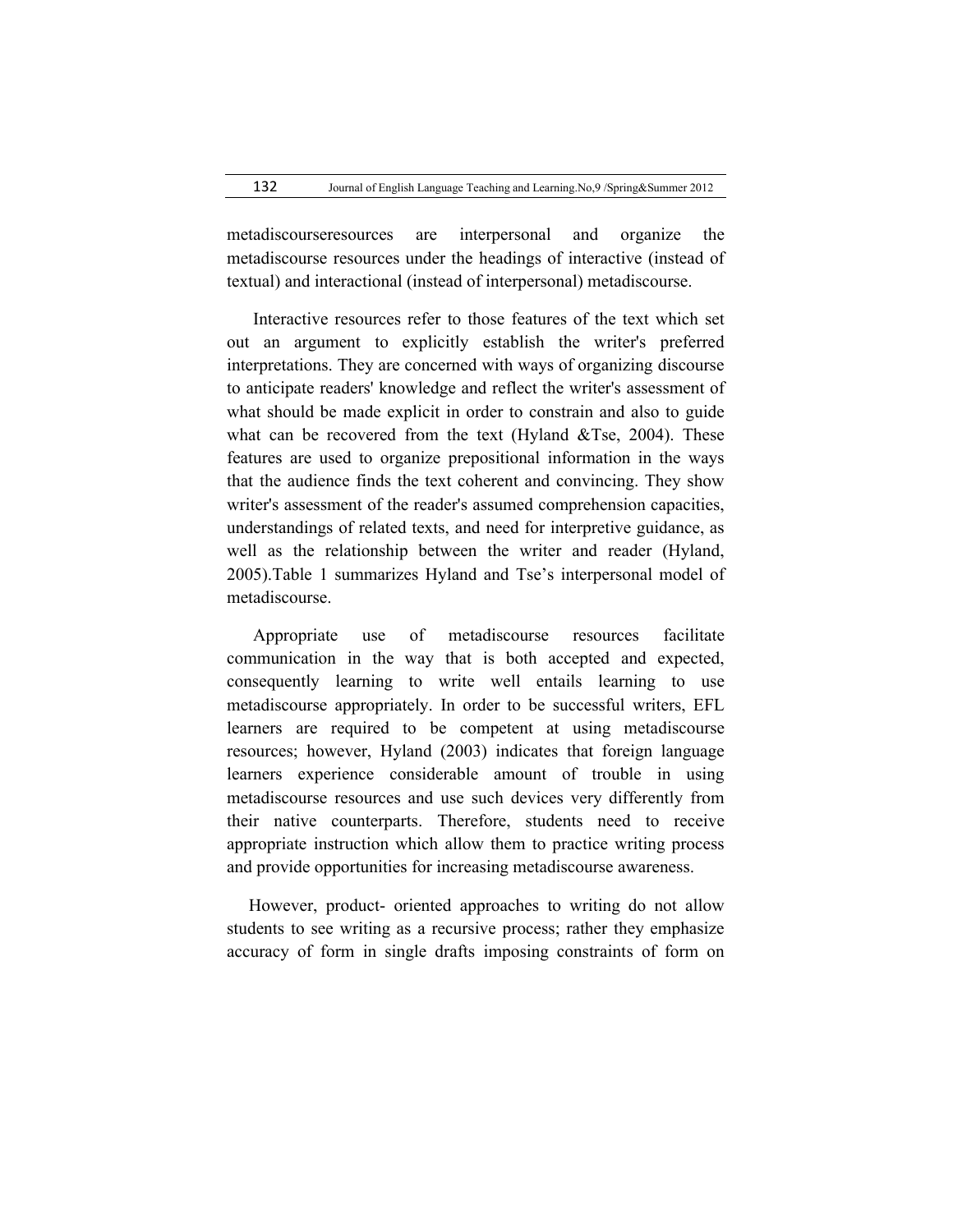learners' creativity and leaving out many important aspects of language. In order to improve the learners' written productions, it is not enough to look only at what the learners have produced, rather it is useful to understand how it was produced (Nation, 2008).As a reaction to the shortcomings of the product-oriented approaches, the process approach to the teaching of writing was proposed. According to Zamel (1983, p. 165), process writing instruction model views writing as "a non-linear, exploratory, and generative process whereby writers discover and reformulate their ideas as they attempt to approximate meaning." This approach to writing is still regarded as an effective approach.

 As Hyland (2003) indicates, the process approaches assist understanding the nature of writing and the way it is taught. Furthermore, Matsuda (2003) states that in the history of pedagogical reform in the teaching of writing, process writing can be regarded as the most successful movement. Atkinson (2003) as an advocate of "post-process" approach to L2 learning asserts that conceptualizing effective writing without process writing is very difficult. The following quotation shows his attitude toward process writing:

> The usefulness and power of process writing has been revealed time and again; and if I were suddenly transported into and put in charge of an L2 writing classroom, pre-writing, drafting, feedback, and revising would almost certainly be important classroom activities. As an approach to teaching different kinds of writing at the university level, I personally hold process writing in high regard—it is, in fact, difficult for me to conceptualize the effective teaching of writing without it. My own interest in the concept of ''postprocess'' is, therefore, not in terms of a basic ''paradigm shift,'' but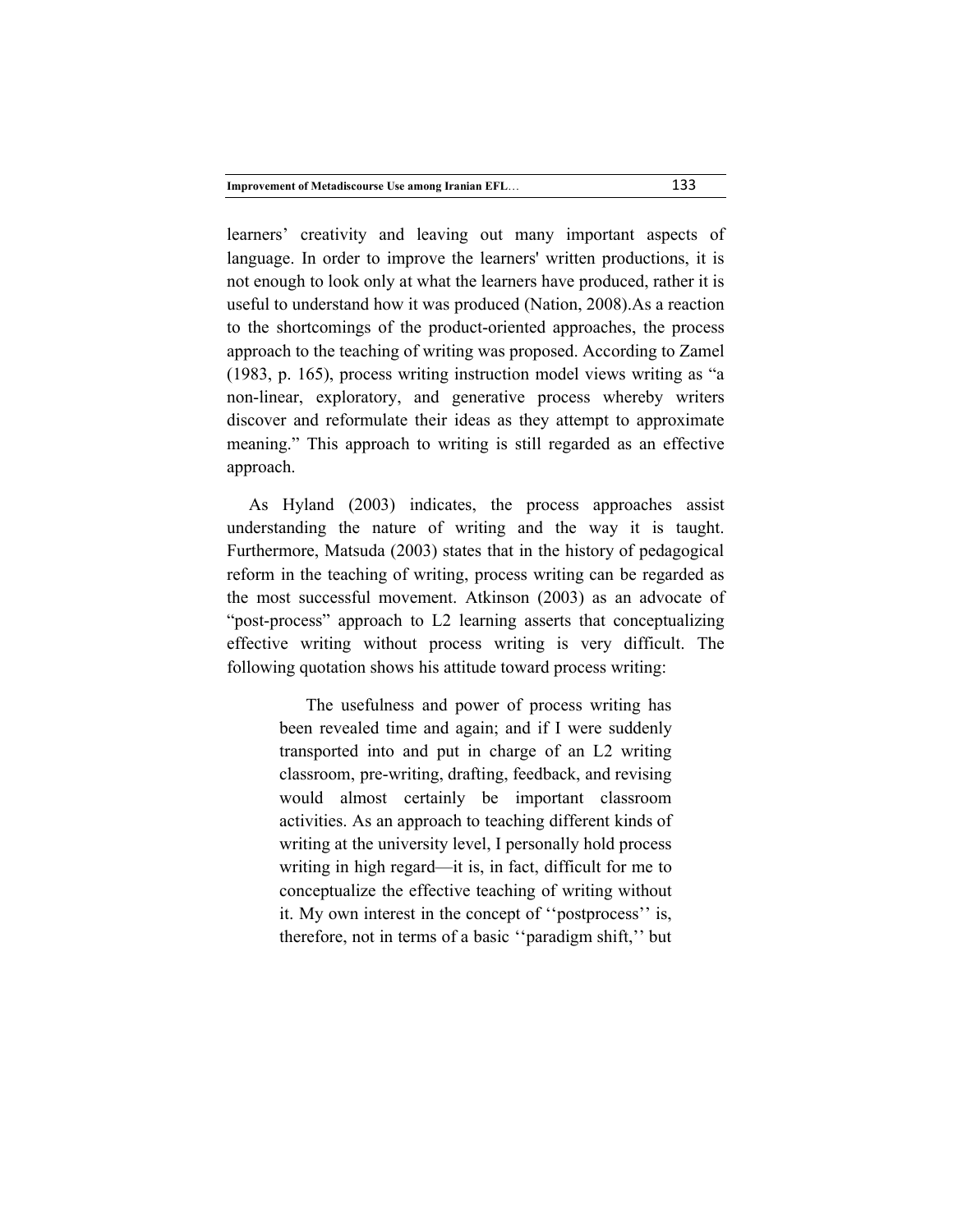rather in expanding and broadening the domain of L2 writing in research as much as in teaching. (pp. 10, 11)

 With the above descriptions in mind, there seems to be a crucial need for more productive approaches to teaching of writing which produce a sense of audience, foster creativity, and also allow students to practice composition process. Although research in L2 writing has won more attention than before among the scholars of the field in recent years, many EFL practitioners in Iran are still reluctant to conduct empirical research in order to study the nature of L2 writing, to analyze writing process among Iranian EFL learners, and to investigate appropriate instruction models. While some studies have investigated metadiscourse knowledge and use in students' written products (Intaraprawat&Steffensen, 1995; Cheng &Steffensen, 1996; Adel, 2006; Simin&Tavangar, 2009; VahidDastgerdi&Shirzad, 2010), a lack of empirical workwith a process-based model isquite obvious and up to this point, almost no study has attempted to investigate the development of metadiscourse resources in processoriented writing contexts.

 This work is an attempt to collect updated authentic data for writing classes, provide a rich picture of developing process of interactive metadiscourse resources through drafting, revising, and editing stages and also gain further insights into the Iranian EFL learners' feelings while writing in process-oriented contexts by addressing the following research questions:

1. How does the participants' use of interactive metadiscourse resources change in terms of appropriacy of use from drafting, revising to editing in a process-based writing context?

2. What are the participants' perceptions in the use of interactive metadiscourse resources in a process-based writing context at the end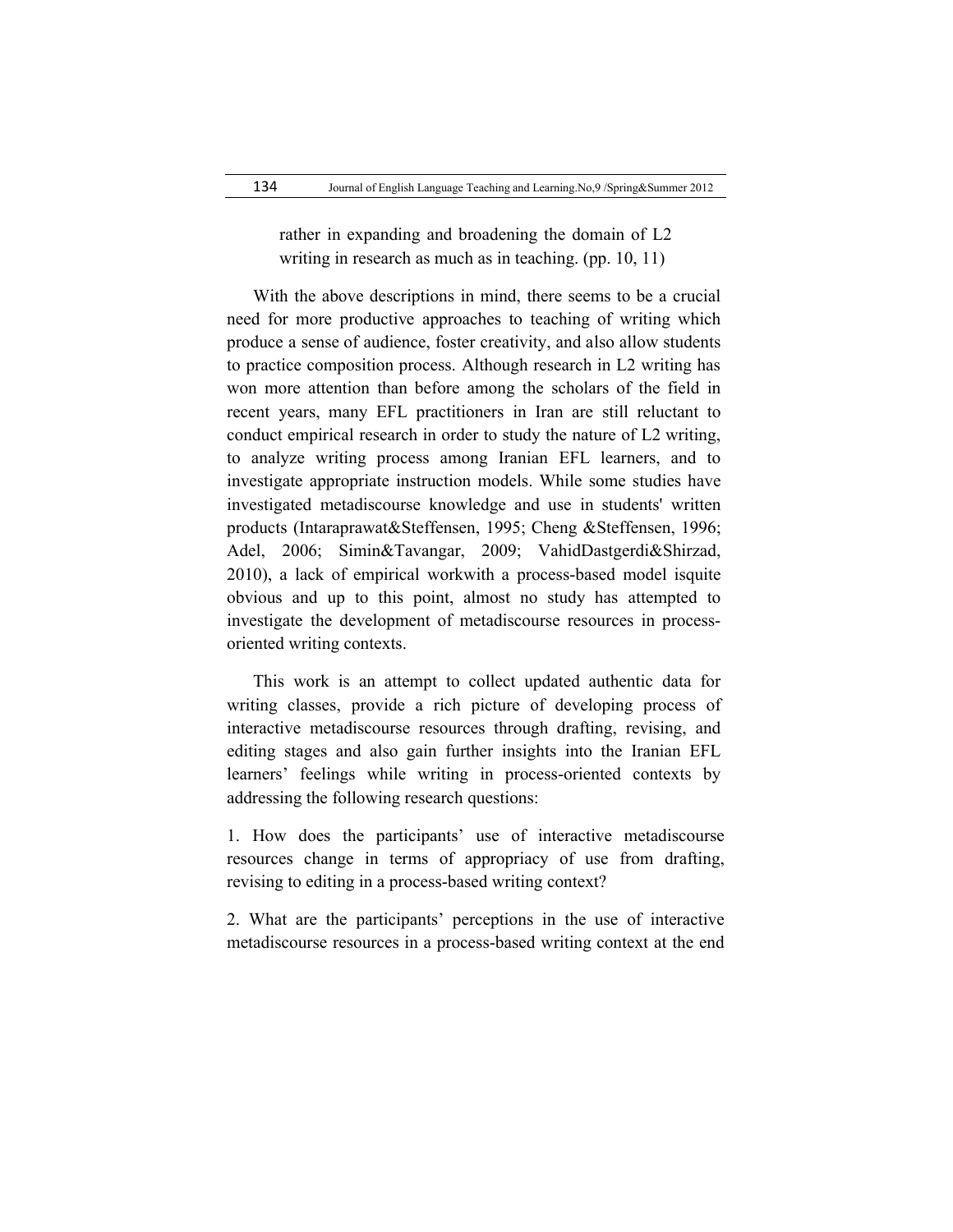of the course? Do they feel more confident in the use of interactive metadiscourse resources?

# **1.1 Literature Review 1.1.1 Studies on Metadiscourse**

 Significance of metadiscourse is demonstrated in different studies from the descriptive and contrastive perspectives (Crismore et al., 1993; Intaraprawat&Steffensen, 1995; VandeKopple, 1997; Hyland, 1999; Abdollahzadeh, 2001; Abdi, 2002; DaftaryFard, 2002; Beigmohammadi, 2003; Marandi, 2002; Marandi, 2003; Dahl, 2004; Hyland &Tse, 2004; Hyland, 2004; Adel, 2006; Rahimpour, 2006; Abdollahzadeh, 2007; Parvaresh, 2007; Zarei&Mansoori, 2007; Nemati&Parvaresh, 2008; Abdi, 2009; Faghih&Rahimpour, 2009; Abdi, Tavangar, &Tavakoli, 2010; Noorian&Biria, 2010), or in experimental studies (Camiciottoli, 2003; Amiri, 2007; Jalilifar&Alipour, 2007; Tavakoli, Dabaghi, &Khorvash, 2010, VahidDastjerdi&Shirzad 2010).

 For instance, Hyland (2004) examined the purposes and distributions of metadiscourse in a corpus of 240 doctoral and masters dissertations written by Hong Kong students. He proposed a model of metadiscourse as the interpersonal resources which are required to present propositional material appropriately in different disciplinary and genre contexts. Hyland indicated that academic writers use language to represent themselves and their work in different fields, and metadiscourse can be seen as a means of uncovering the rhetorical and social distinctiveness of disciplinary communities.

 In another study, Tavakoli et al. (2010), attempted to investigate the degree of students' achievement in reading comprehension in English as a foreign language through explicit instruction in metadiscourse markers among 80 intermediate EFL learners.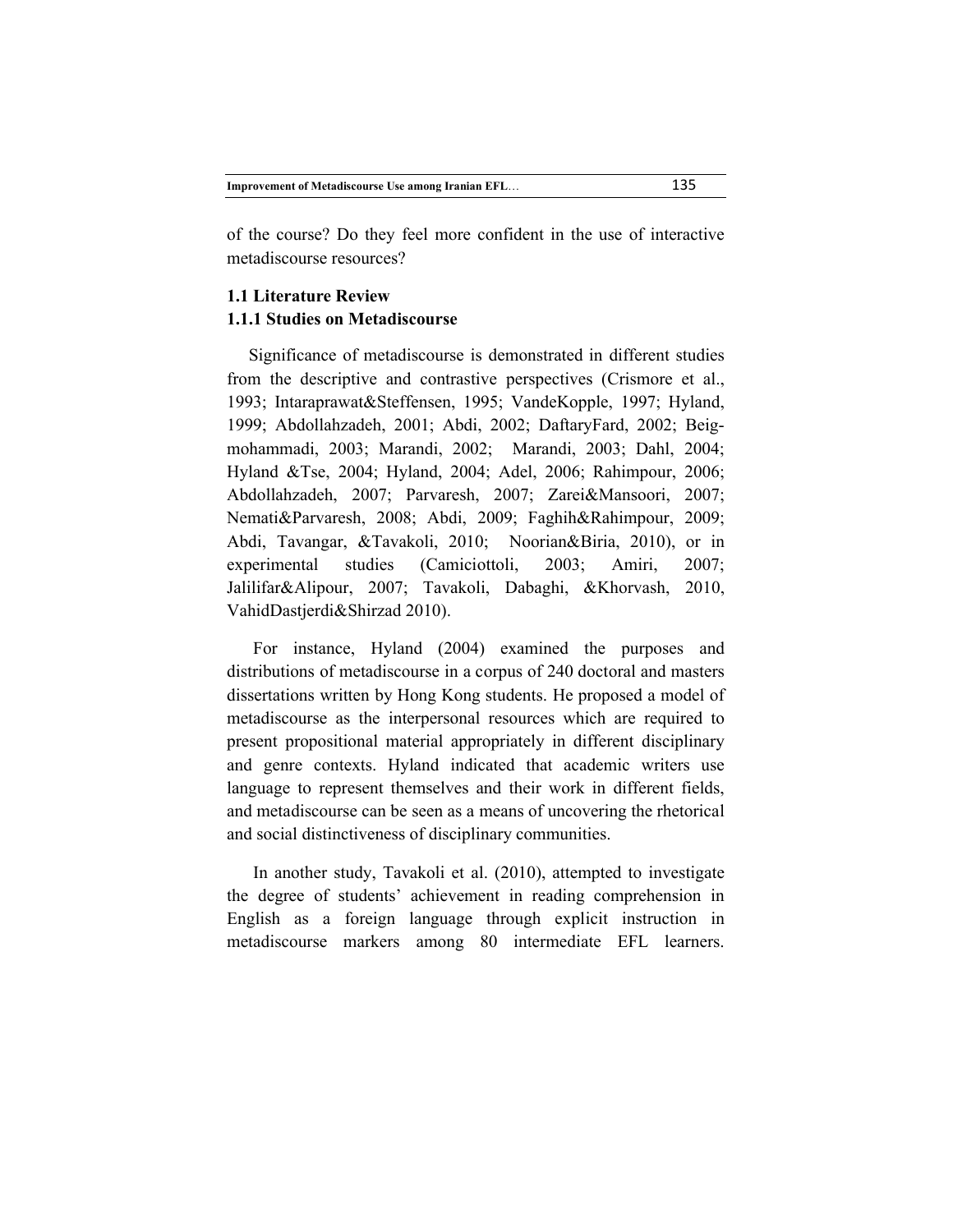Instruction on metadiscourse revealed a positive effect on the participants' achievement in reading comprehension in English. From the overall findings, it can be figured out that instruction on metadiscourse awareness not only affected the reading comprehension, but the overall language abilities as well.

#### **1.1.2 Metadiscourse and EFL/ESL Writing Studies**

Only when the readers' resources for interpretation of a text and their likely responses to it are correctly assessed, the arguments can be constructed effectively in the text. Metadiscourse, according to Hyland (2005), is the most supportive resource for such an assessment. It seems vital, therefore, that students receive appropriate instruction in metadiscourse. EFL/ ESL writing, as Adel (2006) points out, is one of the areas in which studies of metadiscourse are lacking. Whereas a number of studies have been conducted in this respect, little empirical work has been done on this topic in EFL/ ESL contexts.

Intaraprawat and Steffensen (1995) analyzed metadiscourse in persuasive essays written by ESL university students. Half of the essays received good ratings and half received poor ratings. Differences between the two sets were found in the number of words, number of T-units, and density of metadiscourse features. It was revealed that the good essays showed a greater variety of metadiscourse features within each category than the poor essays.

 Cheng and Steffensen (1996)conducted an experimental research to investigate the effect of explicit instruction of metadiscourse on the writing performance of native speaker university students. They concluded that the experimental group produced compositions that earned significantly higher scores than those of a control group, which had received no instruction on metadiscourse.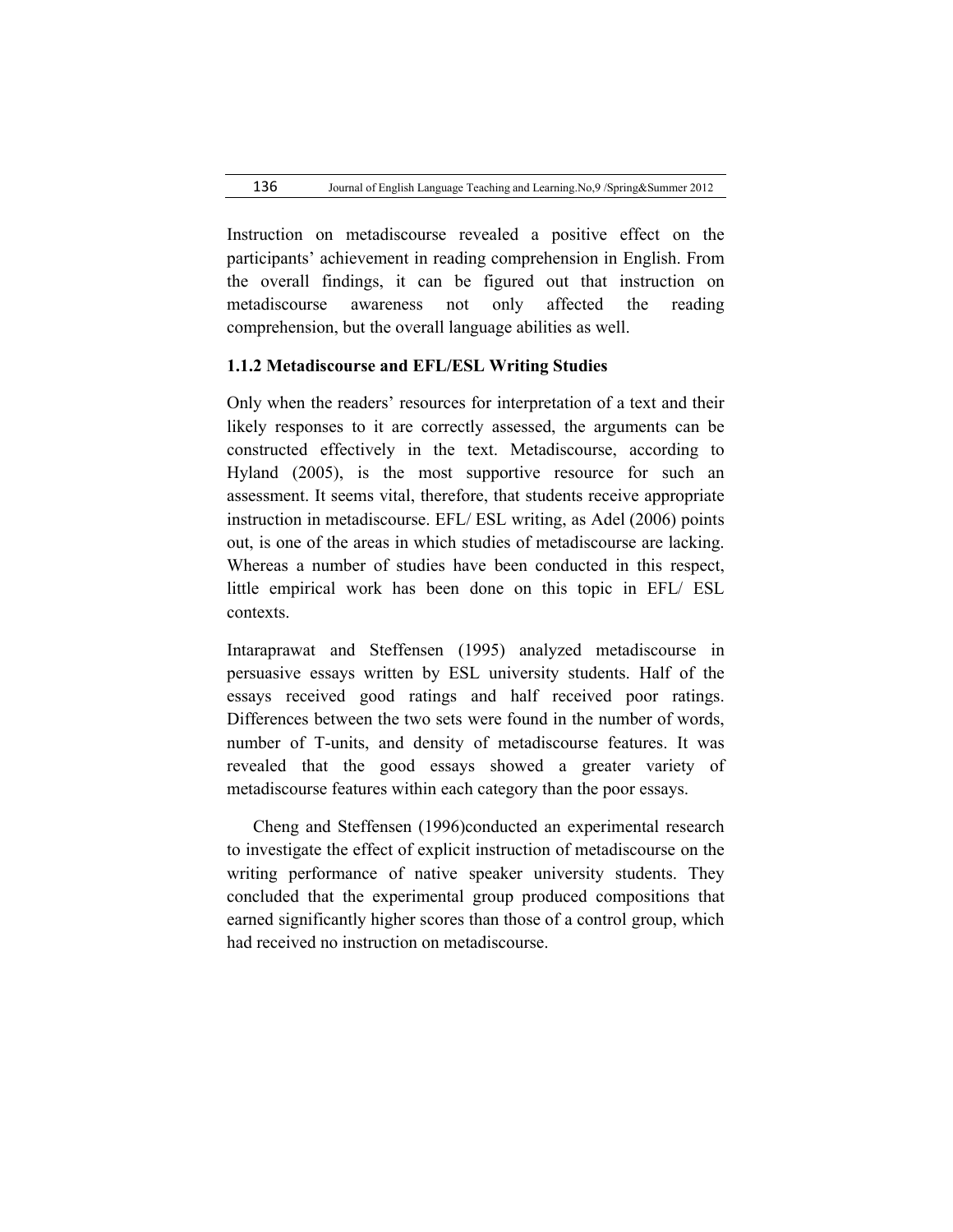| <b>Improvement of Metadiscourse Use among Iranian EFL</b> | 137 |
|-----------------------------------------------------------|-----|
|-----------------------------------------------------------|-----|

Simin and Tavangar (2009) looked at the foreign language learners' written products with a focus on the use of metadiscourse markers; further they investigated the relationship between students' proficiency level and the level of their metadiscourse use. The sample essays of 3 proficiency groups of Iranian EFL students, i.e., upper-Intermediate, intermediate, and lower-Intermediate, were collected during a period of one semester and analyzed in terms of metadiscourse use. They concluded that the differences in metadiscourse use were significant for different levels of proficiency, namely, the more proficient learners were, the more they used metadiscourse markers. In addition, they indicated that metadiscourse instruction has a positive effect on the correct use of metadiscourse markers.

 Adel (2006) compared the use of metadiscourse in the written production of Swedish advanced learners of English with that of British and American native speakers through a contrastive interlanguage analysis. He concluded that the three groups, the Swedish, the British, and the American writers, were considerably different qualitatively and quantitatively. He further indicated that a pattern of overuse of the metadiscourse markers was obvious in nonnative writing products.

 In another study, VahidDastgerdi and Shirzad (2010) examined the influence of explicit instruction of metadiscourse on the writing performance of 94 EFL learners at the University of Isfahan. They concluded that after instruction, students' performance on post-writing test was significantly better than their performance on the pre-writing test, especially in the intermediate group.

 It seems that all the studies reviewed follow a product-based approach to writing; whereas, such approach to EFL/ ESL writing has been proved to have many drawbacks. Second, all studies that have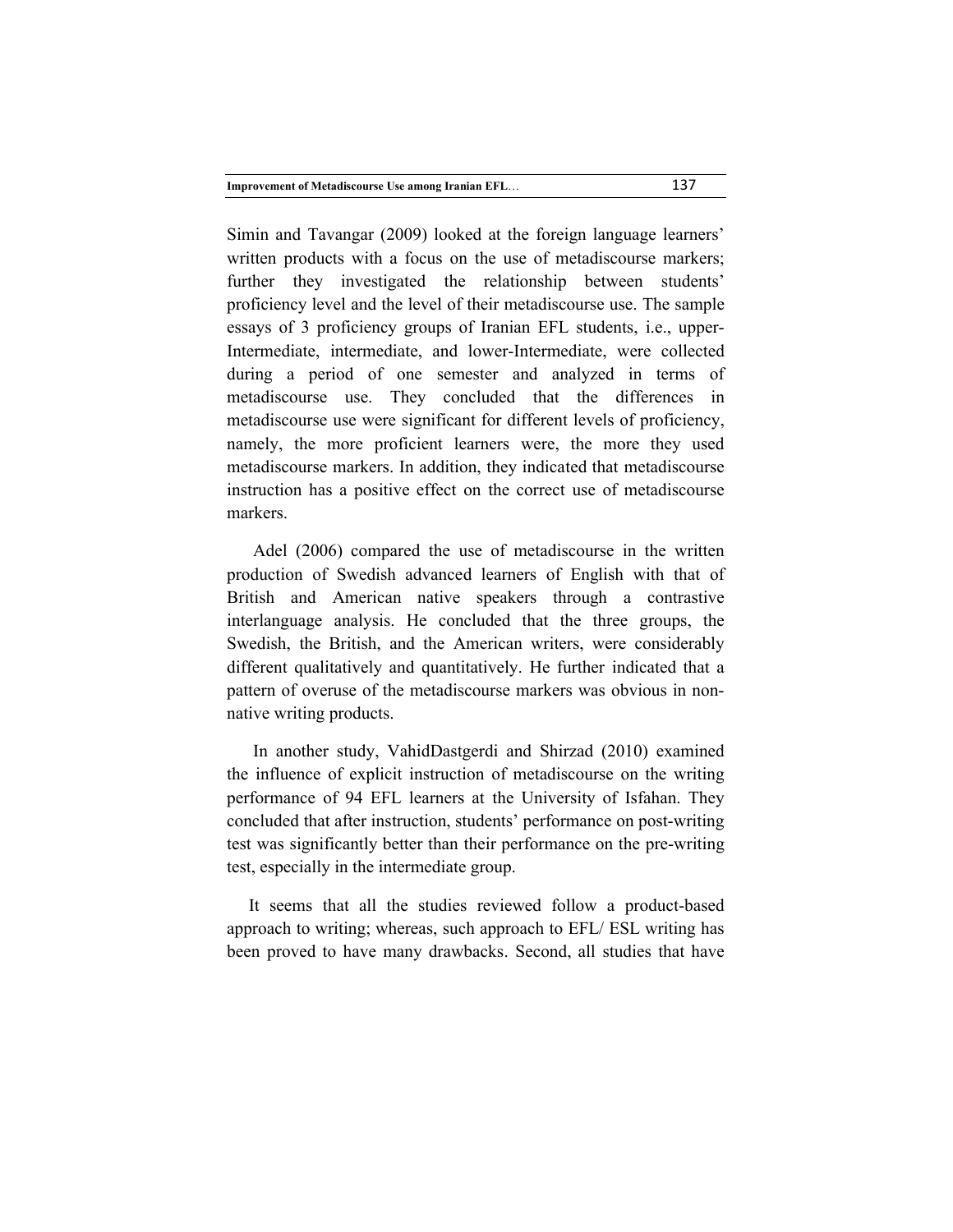been conducted so far applied the explicit instruction model without any attempt to investigate more productive ways to instruct metadiscourse.

## **2. Methodology**

## **2.1 Design of the Study**

 The present study is an empirical research which generally applies qualitative and exploratory methods to conduct an in-depth analysis of the writing processes of and metadiscourse use among Iranian EFL learners.

## *2.2 Participants*

The population from which the participants of this study were selected were 63 male and female EFL learners whose age ranged between 17 and 33 and enrolled for the summer courses at a private language center. To commence the study, an Oxford Placement Test (OPT) was used to ensure the homogeneity of the participants. Based on the OPT scores, 30 intermediate EFL learners, 17 male and 13 female, were chosen to participate in this study. The intended level was the intermediate level because the beginners couldn't write essays and the advanced students had already developed essay writing skills, therefore they couldn't produce reliable data for the purpose of this study.

# **2.3 Instruments**

# **2.3.1 Oxford Placement Test**

As to the purpose of the present study, an OPT (Dave Allan, 1992) test was used at the beginning of the study to ensure participants' homogeneity in terms of their proficiency level. The OPT included 100 multiple choice items on vocabulary and grammar. The rationale behind the application of the OPT was firstly the fact that compared to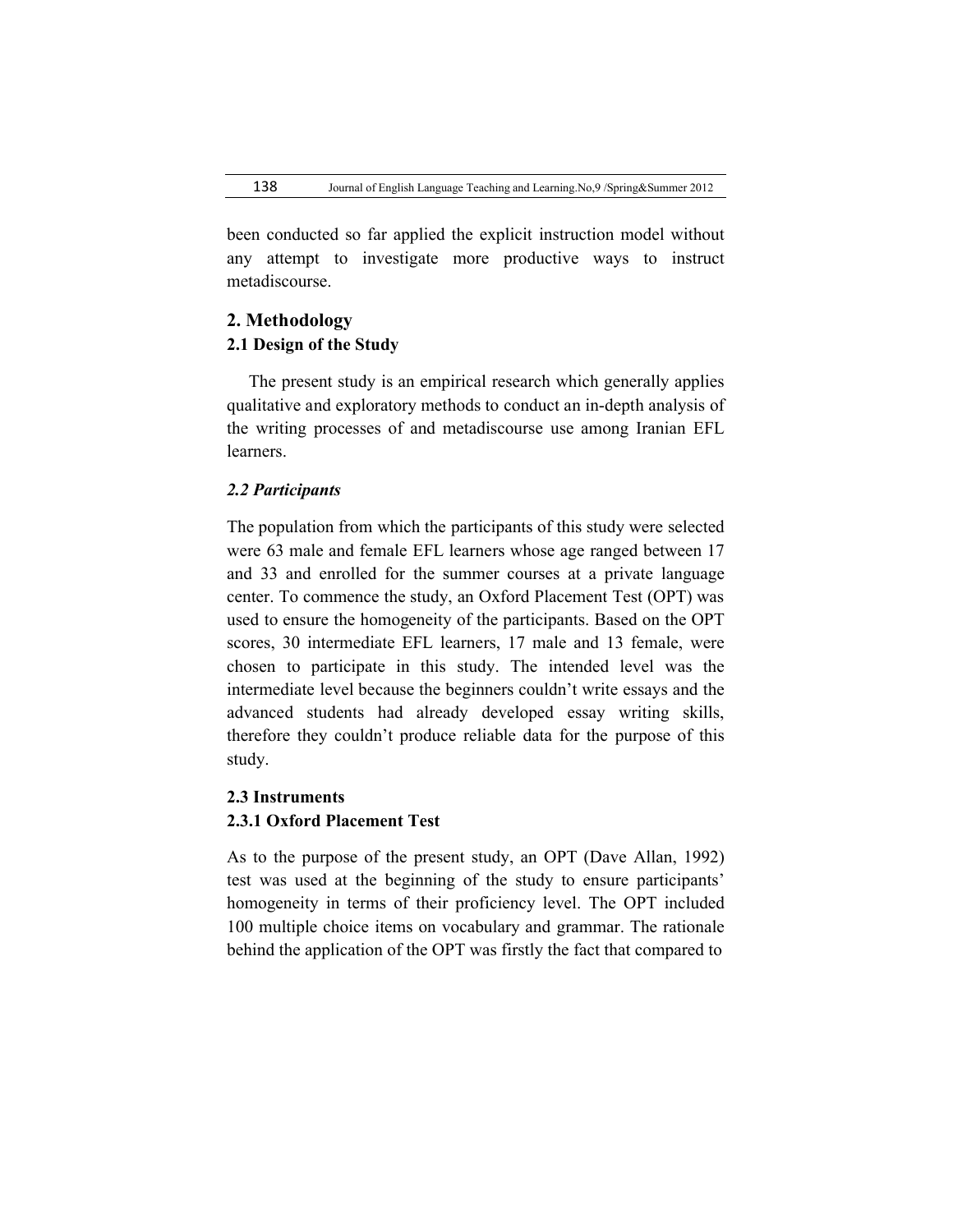the other tests, the participants of the study were believed to be more familiar with the structure of this test; therefore, they were expected to take the test better. Secondly, this test appeared to fully serve the purpose of the researcher to include homogenous participants in the study.

## **2.3.2 Interview**

 In order to investigate the fourth research question, that is, inquiring into the participants thought processes and feelings about their writings and their perceptions in the use of interactive metadiscourse resources in a process-based writing context and also to find out how confident they felt as they were writing and rewriting the drafts, 10 participants were chosen randomly, every  $3<sup>rd</sup>$  person was chosen, and interviewed at the end of the course. Because of the unpredictable direction and unsystematic information of the unstructured interviews, a semi- structured interview format was used in this study. The interviews were conducted in Persian, the learners' native language, in order to give the interviewees the best chance to explain their thought processes and feelings about their writings. Since using a guide facilitates the interviews and saves time, an interview guide (see Appendix A) was used. The students' voices were recorded during the interviews and then the recorded retrospective data were transcribed, translated into English, and analyzed.

## **2.4. Data Collection Procedure**

 As mentioned earlier, the present study was conducted to investigate the development of interactive metadiscourse resources during a process-based writing course. The use of interactive metadiscourse resources in terms of appropriacy was analyzed throughout drafting, revising, and editing stages. Furthermore, learners' perception was investigated to find out how confident they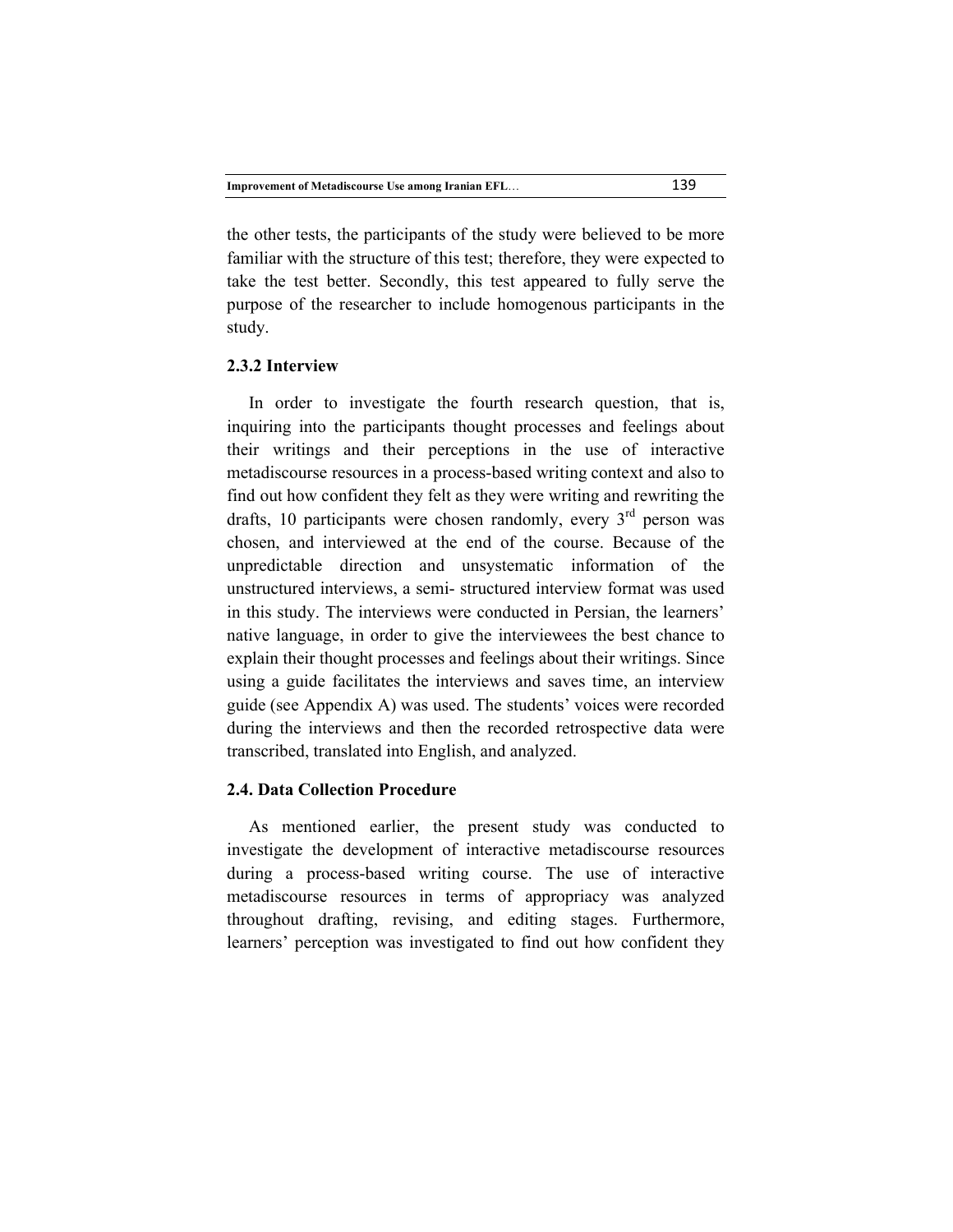felt as they were writing and rewriting the drafts. For this purpose, during the period of one semester, 3 argumentative topics of students' interest and need were assigned to the participants to write about them. The topics were of argumentative nature to fulfill the requirements for the research questions. Table 2 demonstrates the topics assigned.

 Each participant submitted three drafts on a topic, that is, the first draft, the draft after revising, and the draft after editing within two weeks. The first drafts of their writings were then reviewed and formative feedbacks were provided on their drafts; in process-based approaches to writing feedback is an essential element because it prompts the revision and editing of texts and gives a sense of audience (Keh, 1990). Then, the participants went through the revision process. After revision, students' drafts were reviewed once again and the final feedbacks were provided. At this point, the participants edited their writings and submitted the final drafts. Finally after editing, each student's writing process was checked to see how much he / she had improved during such processes.

 The first research question was addressed by analyzing the use of interactive metadiscourse resources in terms of appropriacy in 3 drafts of each essay. To do so, two experts in the field were asked to check the degree to which the use of an interactive metadiscourse resource was natural or acceptable in a particular context. At the end of the course, through verbal retrospection 10 participants were interviewed to investigate their thought processes and feelings about the writings and to find out how confident they felt in using interactive metadiscourse resources so as to address the second research question. The students' voices were recorded during the interviews, and then were transcribed and translated to be analyzed.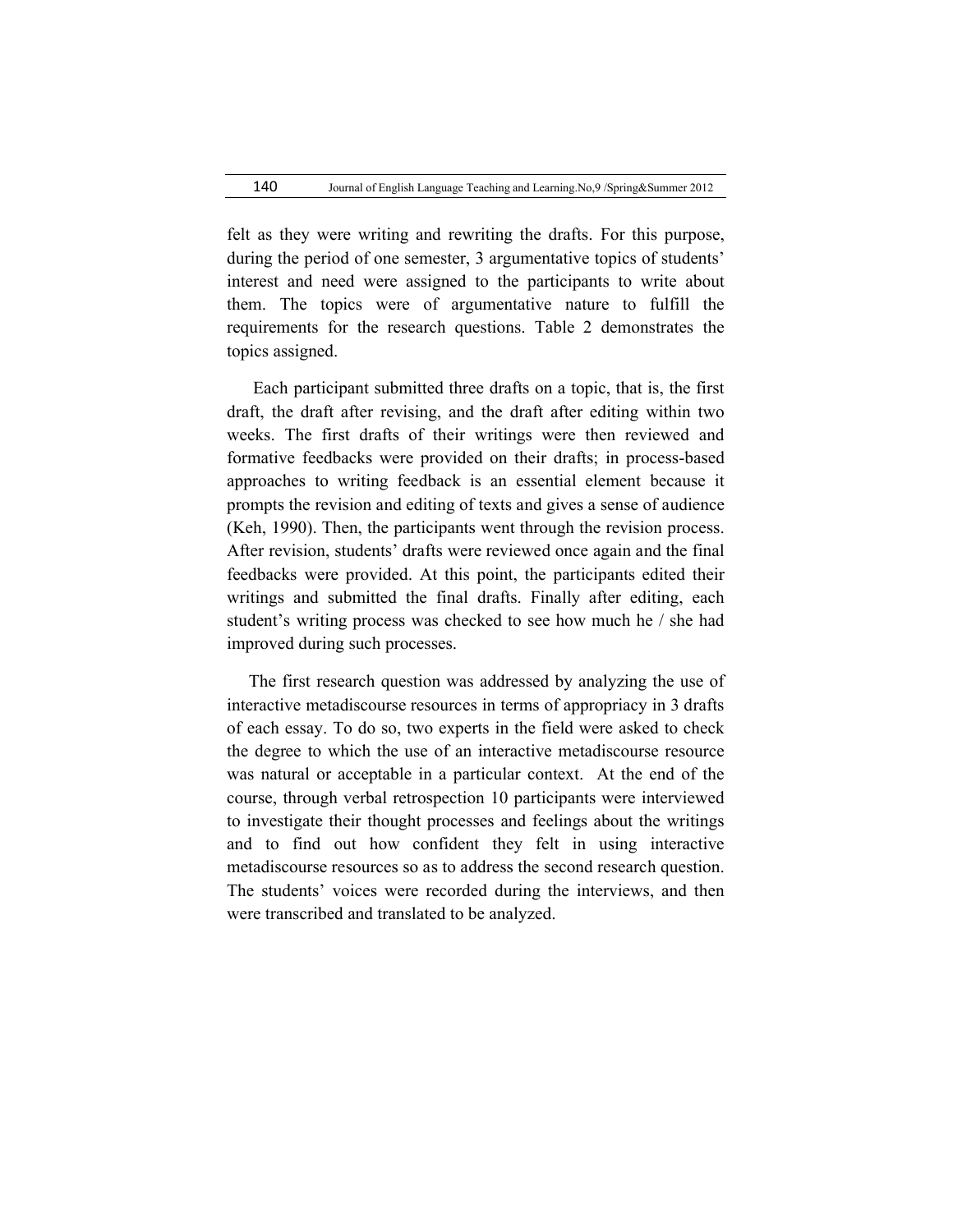#### **3. Results**

 To address the first research question and also to provide answer to it, two experts in the field checked the degree to which the use of an interactive metadiscourse resource was natural or acceptable in a particular context in each draft of the 3 topics. They judged the use of a device as appropriate or inappropriate, the total number of the appropriate uses and also the total number of inappropriate uses was later summed up separately in each draft and for all 30 participants. The given numbers by the two judges were further averaged. Moreover, since the number of IMRs was different in each draft of students' writing, the raw numbers were standardized, that is, they were calculated per 100 words and expressed in percent to be compared directly. Table 3 summarizes the results of the appropriacy judgments by the two experts.

 As it is represented in table 3, in general, the appropriateness rate shows a steady increase from drafting, revising to editing for the 3 topics, while the inappropriateness rate decreases gradually at a similar rate. The appropriate rate is quite low after the first draft of topic1; only 26.95 % of the IMRs are assigned as appropriate by the judges. After revising, this number increases to 32.36 % and indicates 5.41 % improvement. During the next stage, editing, this increase continues and reaches 34.05 percent in the final draft, this time with 1.69 % improvement. Therefore, for topic one the most noticeable improvement in appropriateness happens from drafting to revising.

 This increase goes on with topic 2 drafts. As it is represented in table 3, the appropriacy percentage is 47.00 % in the first draft of topic 2 and increases to 53.84 % in the second draft with 6.84 % improvement comparing to the first draft. After revising, there is still increase in appropriacy percentage, with 57.20% appropriate use and 3.36 % improvement comparing to draft 2, however, the increase in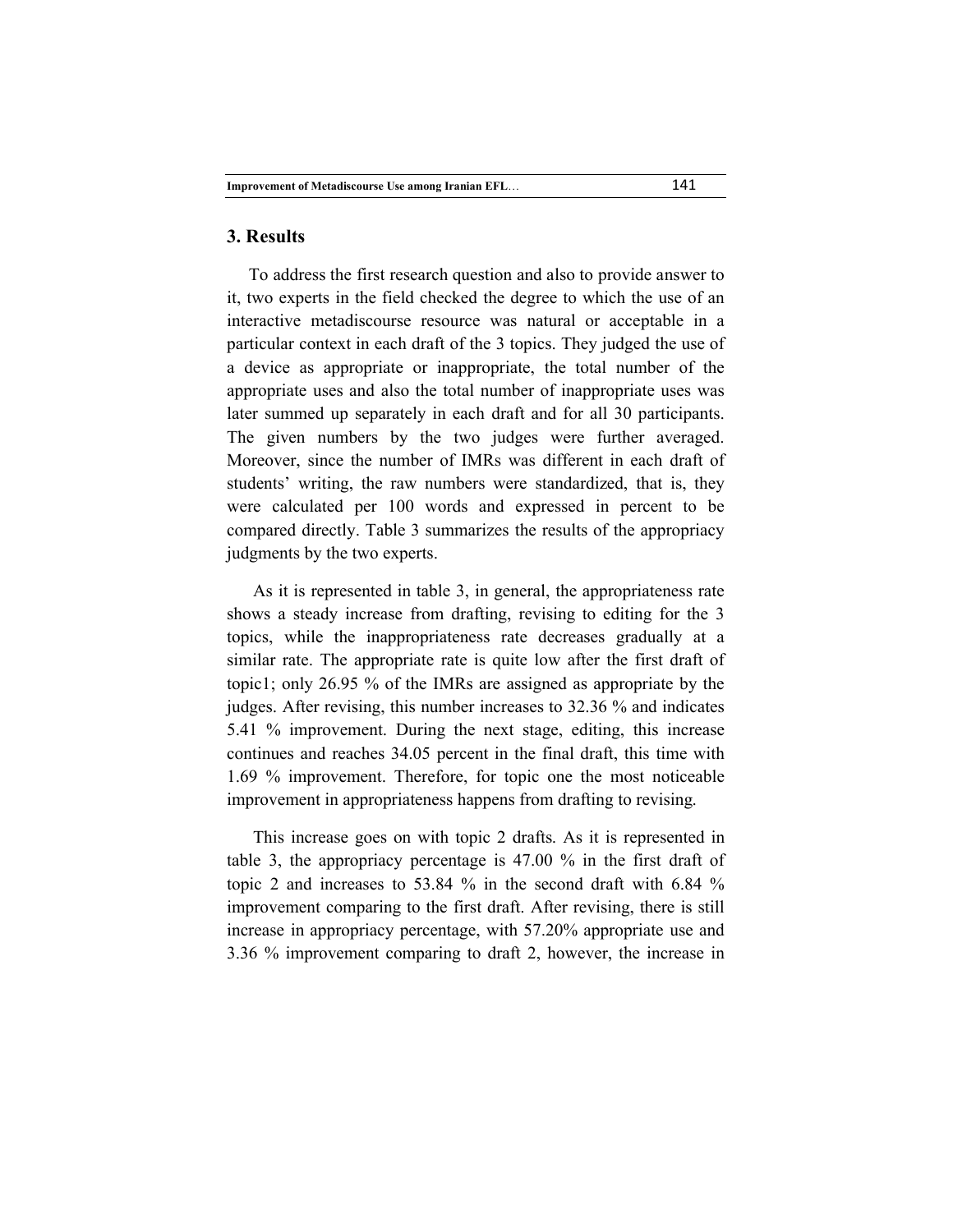appropriacy of use from revising to editing is less than the increase from drafting to revising.

 The same manner of increase from drafting, revising to editing for topics 1 and 2 is repeated for topic3. That is, the appropriacy percentage starts with 61.86 % in drafting stage and by 8.18 % increase reaches 70.04 % after revising and with 2.44 % increase ends with 72.48% in final draft. As for topics 2 and 3, the increase in the percentage of appropriate uses is more visible from drafting to revising than from revising to editing.

 Figure 1 provides a visual illustration of how the use of IMRs in terms of appropriacy changes through the three stages of drafting, revising, and editing for the 3 topics. Figure 2, further, demonstrate the changes in appropriacy and inappropriacy of the use of IMRs over time, that is, across the 9 drafts written by the participants.

 Figure 2 shows a clear improvement in the appropriate use of IMRs from earlier drafts to the final drafts. In the initial writing task, less than 30 % of the IMR tokens were considered as appropriate, whereas this rate increased to above 70% at the end of the course. On the other hand, the inappropriacy rate went down gradually from 73.04% to 27.51% over the course. The most noticeable increase in appropriacy of use happened from topic 1 to topic 2 where appropriacy from 34.05% in the third draft of topic 1 increases to 47.00% in the first draft of topic 2 with 12.95% improvement.

 Examples of appropriacy and inappropriacy judgments are provided below (All errors are retained in the students' writing excerpt.):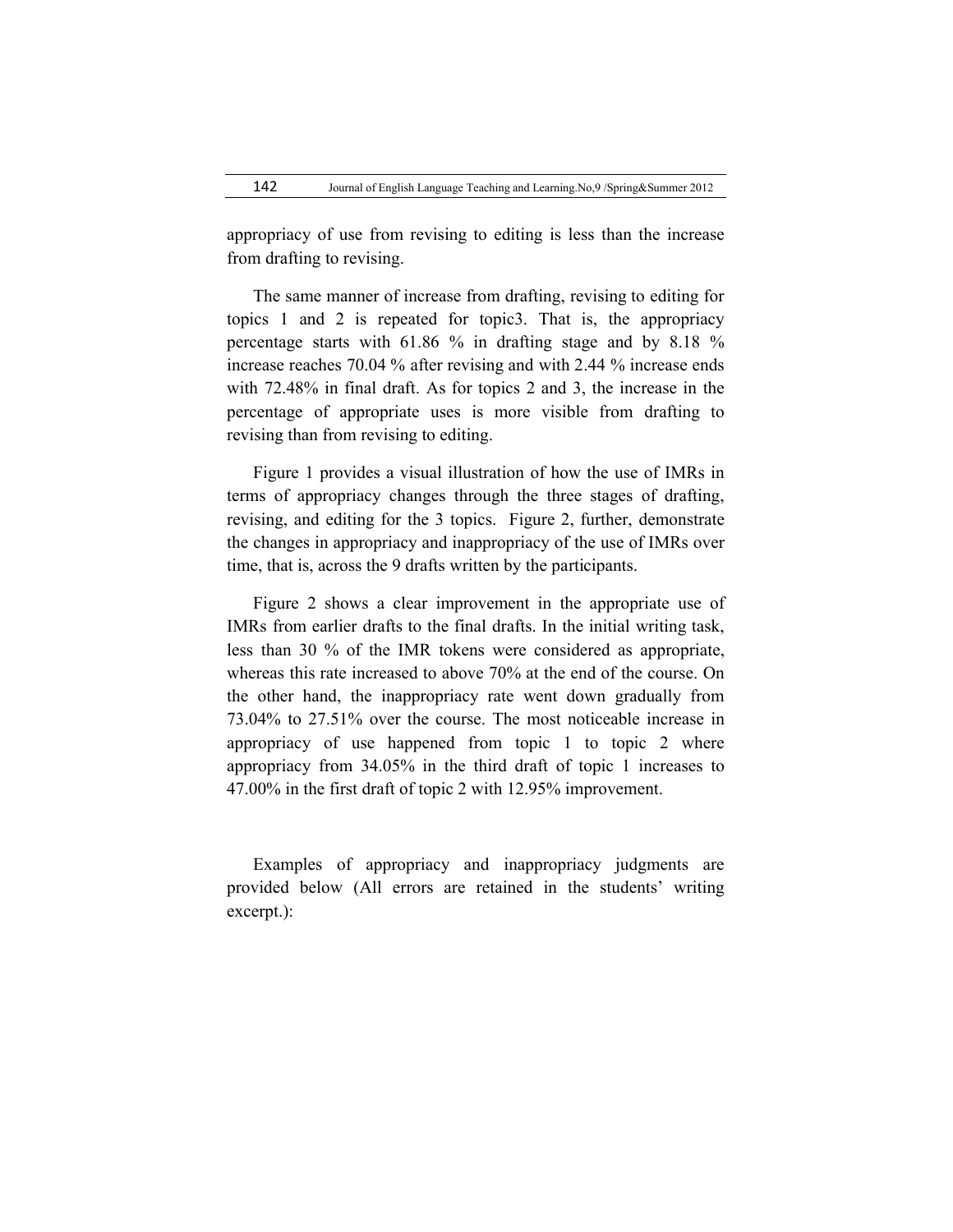## **Topic 1**

In my idea telling the truth and being truthful is important and (Inappropriate: A device showing contrast is needed here.) I felt that sometimes in some situation it is better not to tell the truth because (Appropriate) telling the truth can lead to you various problems. I have to say that I agree with this sentence. I believe that there's nothing wrong in telling a little white lie there are several reasons I feel this way.

## **Topic 2**

The third (Appropriate) reason is that we need family more than friends because they lead us to best way and want our successes. So, (Appropriate) spending time with them make us a perfect person and also the more we spend with family the more you enjoy life. Likewise (Inappropriate: A device showing consequence is needed here.) you'll have strong relation in family and a life without stress.

#### **Topic 3**

The first (Appropriate) lesson is that all the traditions are not true. Because what they had done before wasn't true so (Inappropriate: *So* is not needed here.) we shouldn't listen to all them. Nowadays most of olders don't have enough information about technology and they don't use them.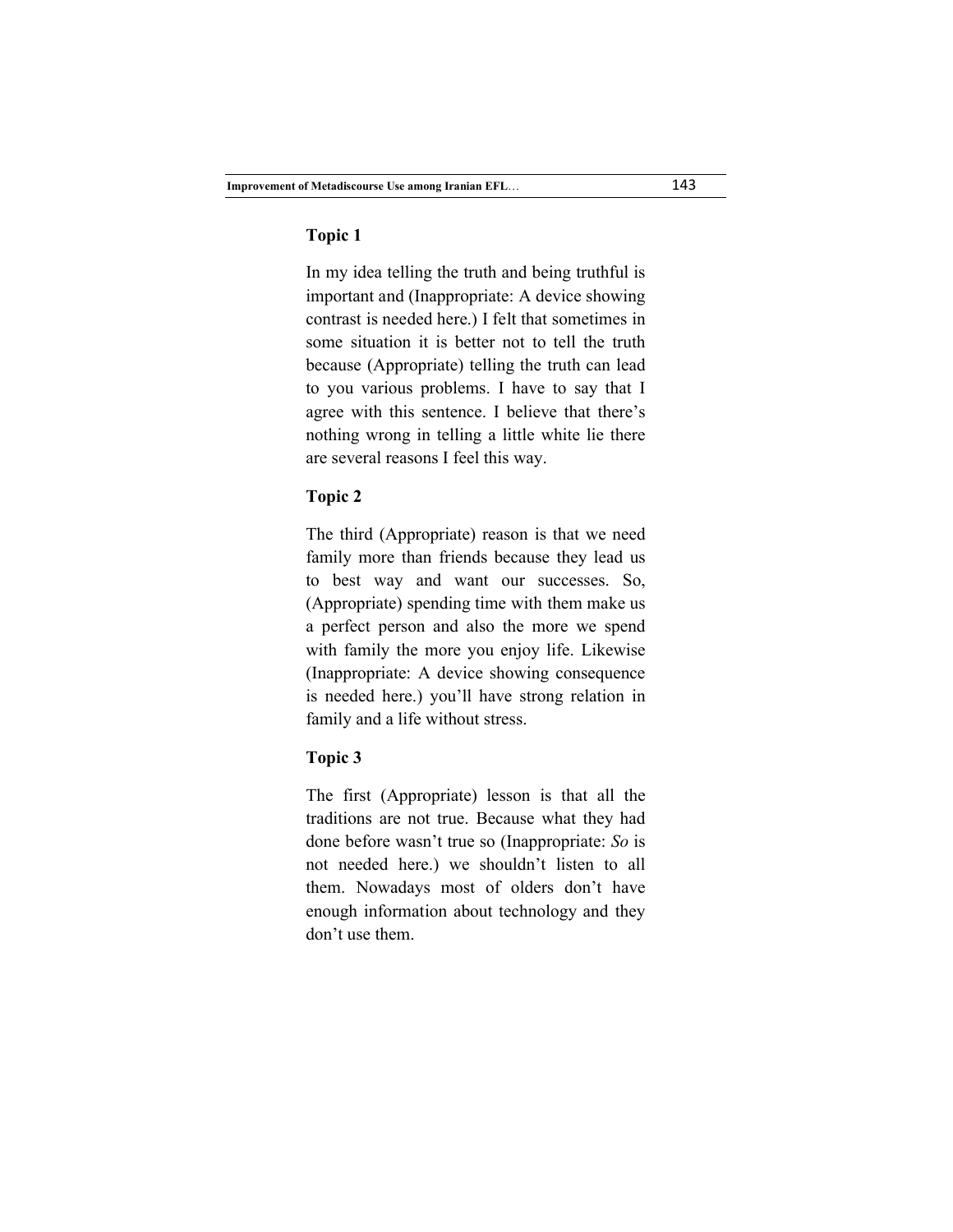#### **3. 2. The Second Research Question**

 In order to address the second research question, at the end of the course, 10 participants were chosen randomly, every  $3<sup>rd</sup>$  person was selected, and through verbal retrospection were interviewed to investigate their thought processes and feelings about the writings and to find out how confident they felt in using interactive metadiscourse resources.

 The interviews were conducted in Persian in order to give the interviewees the best chance to explain their thought processes and feelings about their writings. To facilitate the interviews and save time, an interview guide was used. The students' voices were recorded during the interviews, and then were transcribed and translated to be analyzed. Every interview took about 10 to 15 minutes. Afterwards, the themes that emerged from the data were identified. Two major extracted themes were *writing achievement and metadiscourse awareness*, and *increase in confidence* as explained below.

## **3.2.1 Writing Achievement and Metadiscourse Awareness**

 During the interviews, the students mentioned their ideas about their improvement in writing in general and awareness of IMRs in particular. Some students felt they had improvement in their overall writing ability and could write with more ease after such a writing practice. For instance, Mahnaz said:

> I really benefited from this course to improve my writing in general and to increase my knowledge of interactive metadiscourse resources in particular.

Vahid also said: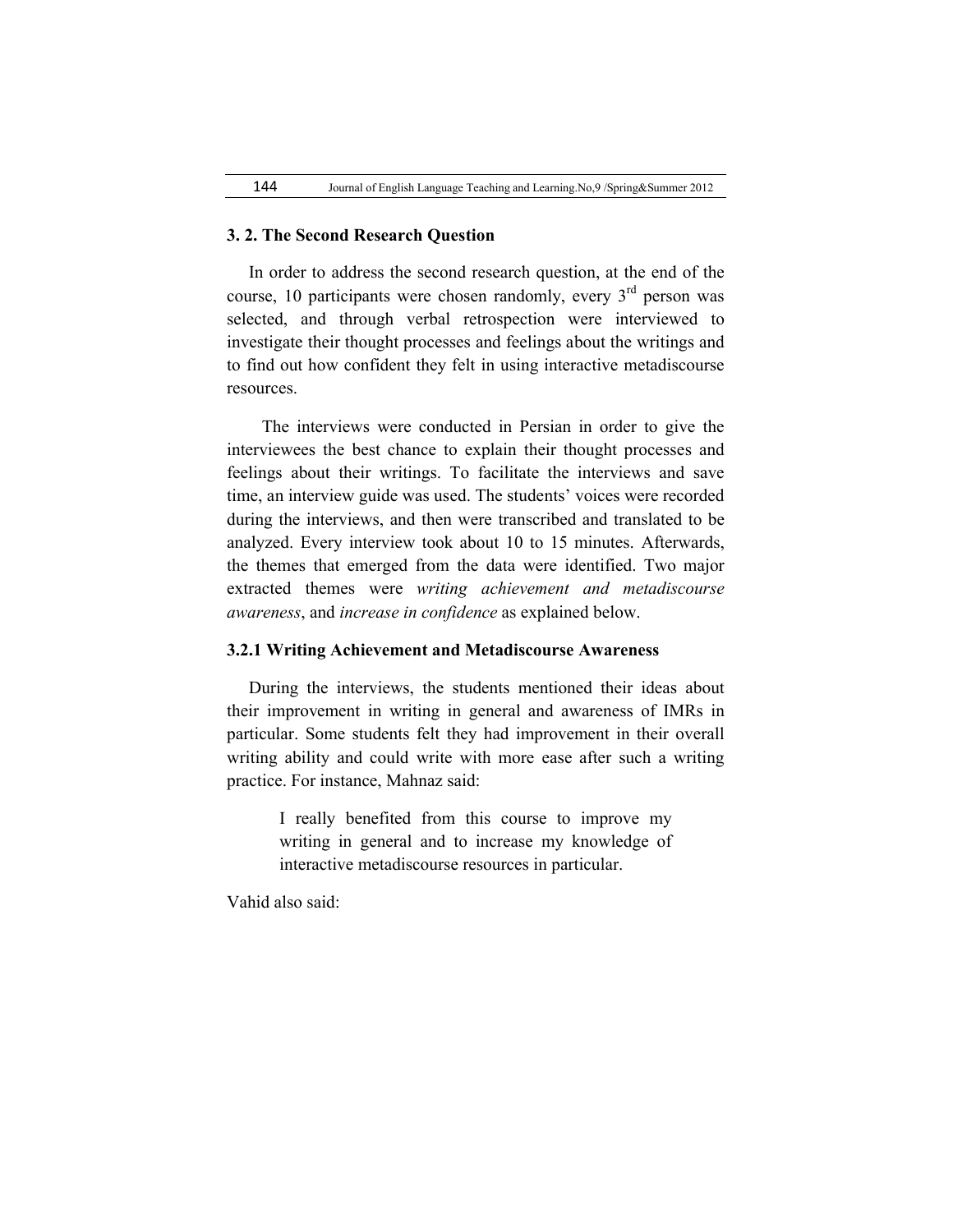This kind of writing provided me not only with the opportunity to practice writing, but also helped me use interactive metadiscourse markers more appropriately and variously. Actually, there was always something new to learn during different stages.

Ali expressed the effectiveness of this course this way:

Up to this course, I had to write paragraphs or essays as assignment, but writing in this course was quite different. I think rather than assignment, it was mostly practice in writing, so I liked it.

Some students further believed that this course helped them overcome writing apprehension and caused them to write with more ease. As Hossein said:

> I think apart from providing the opportunity to learn new resources and to reinforce what was learnt gradually, such a practice reduced the stress I experienced in previous courses for writing.

Mahnaz also said:

The fact that I had the chance to rewrite the first draft reduced my stress when writing.

 Moreover, most of the interviewees said that before this course, they had no or little knowledge of IMRs and were not aware of their role and of their significance in writing. This is manifested in the following excerpts taken from the participants' conversation transcripts.

> Before writing in this course, I didn't have any explicit knowledge of interactive metadiscourse resources and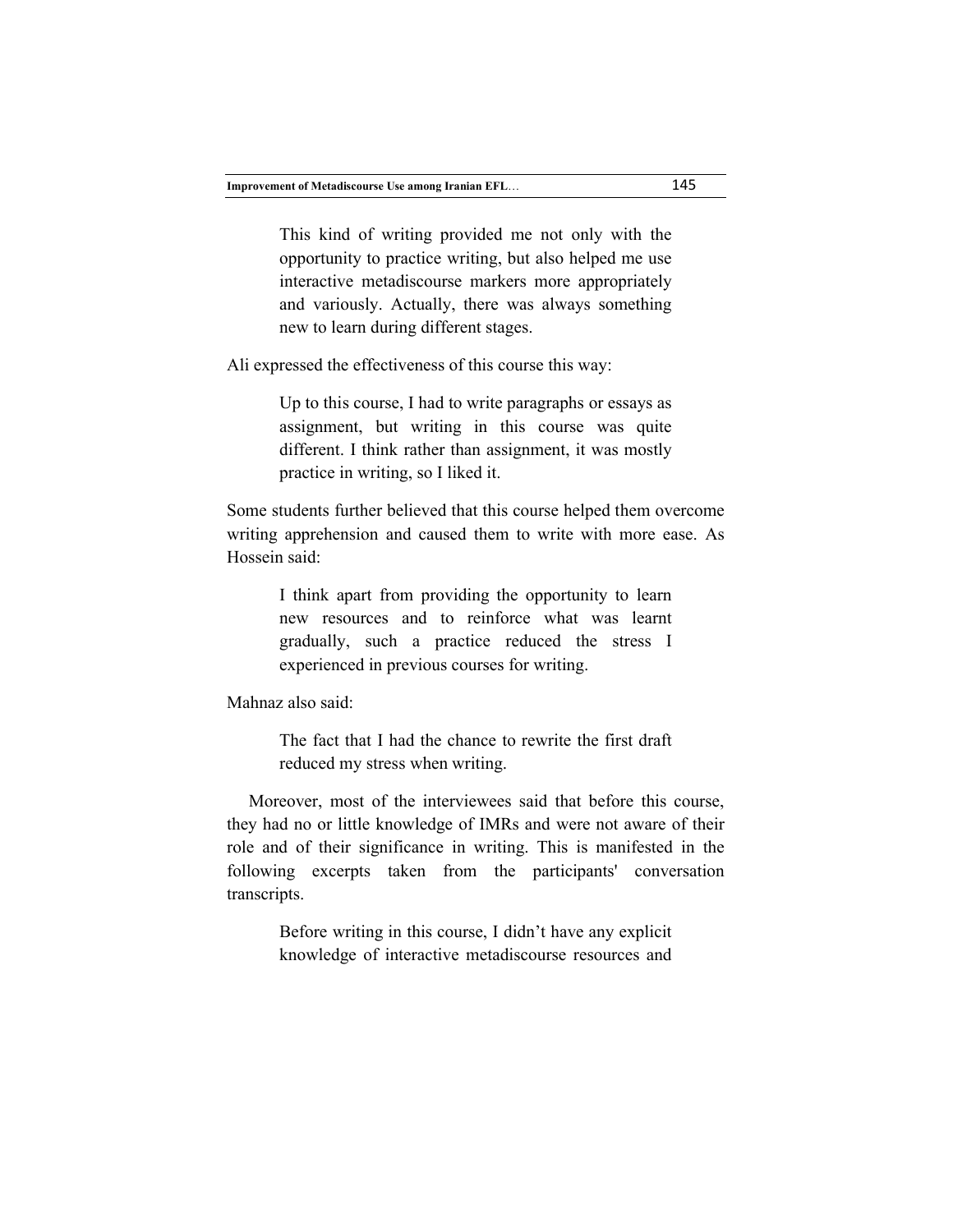their function. I just knew that *and* is used to connect two similar sentences, *but* is used to connect two different sentences, and *because* is used to give reason. Now, I know many things about them. I also have learnt about some new categories and I know new words or phrases for such categories. (Elham)

I had little knowledge of interactive metadiscourse resources and how to use them effectively in my writing. By writing a lot in this course, I learnt many things about them. (Ali)

Before attending this course I wasn't aware of the importance of such devices before attending this course. And when I wrote, I just used things like *and, but, so, …* haphazardly without knowing anything about their role in improving text or without being aware that there are many other words I can use instead of them. (Maryam)

 Most of the students believed that writing and rewriting the drafts and also the feedbacks provided on their drafts helped them improve the use of IMRs in terms of appropriacy and diversity, and further caused the previously learnt items to be reinforced and motivated them to search for new items as shown in the interview data below:

> This kind of writing caused metadiscourse markers to be stuck to my memory and whenever I want to write something I know I can use them with more ease and also more effectively. For example, I always used *although* and *but* together, for example, *Although it was difficult, but I liked it*. I repeated this inappropriate use for two times as I was writing the drafts for the first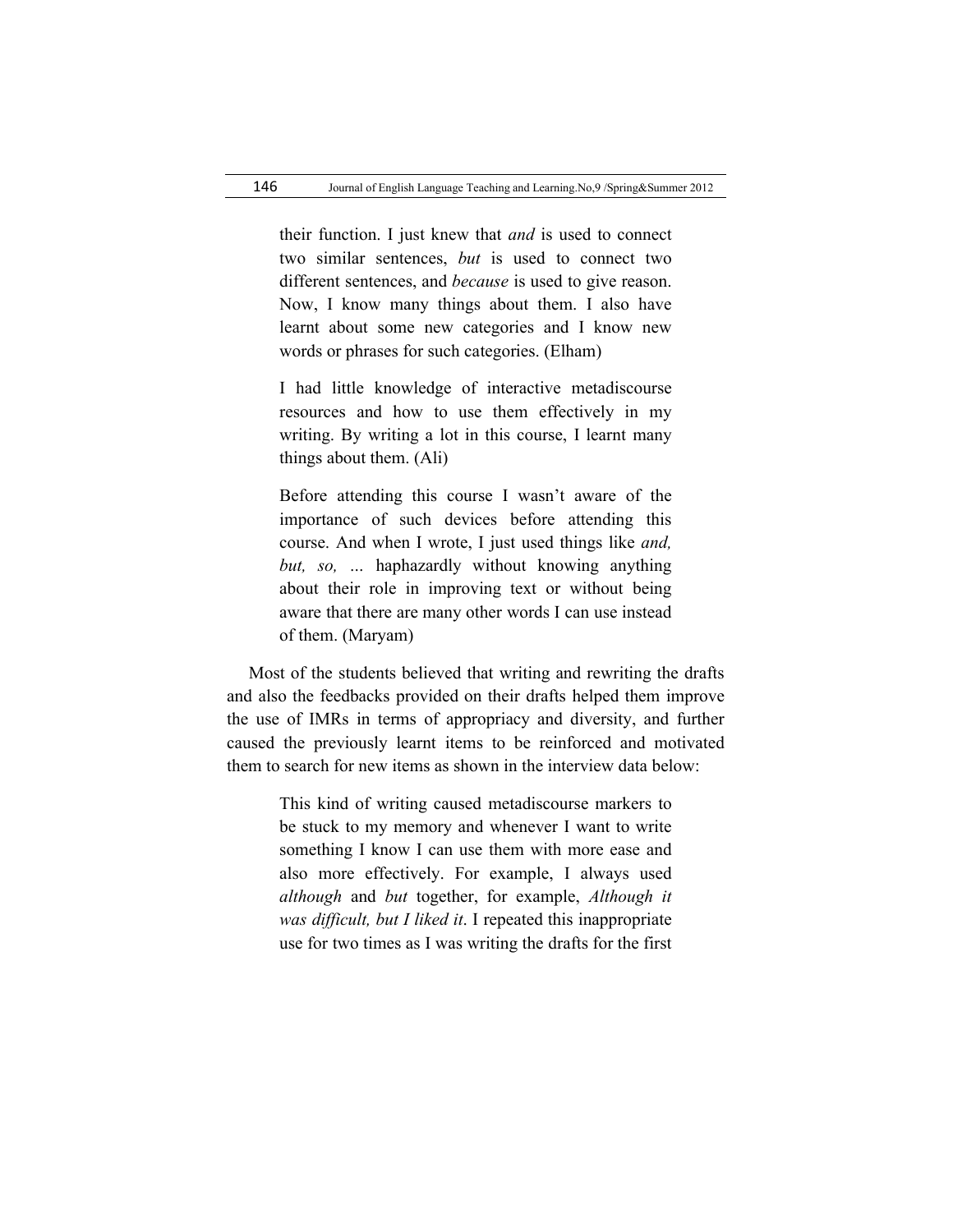topic, but, later due to the teacher's feedback I got aware of this inappropriate use and now, I'm sure that I will never again repeat it. (Samira)

I learnt many things in this course. I learnt some new markers, I also learnt where and how to use them; moreover, the teacher's comments, writing and rewriting the drafts helped me use the previous learnt markers more appropriately and easily. (Navid)

This kind of writing provided me not only with the opportunity to practice writing, but also helped me use interactive metadiscourse markers more appropriately and variously. Actually, there was always something new to learn during different stages. (Vahid)

Now, apart from knowing many interactive resources, I'm sure about their appropriate use. (Maryam)

Teacher's comments and rewriting the essays were very beneficial because I found some of my mistakes and tried not to repeat the mistakes again. Furthermore, during the course I learnt many new markers because the teacher's notes caused me to refer to dictionary and ask others about such resources. (Amin)

### **3.2.2 Increase in Confidence**

 Almost all participants being interviewed believed that, in general, the course had positive influence on increasing their confidence in using IMRs more appropriately. The reasons they emphasized for such an increase were mostly the formative feedbacks provided by the teacher and the recursive model of the course, that is, the opportunity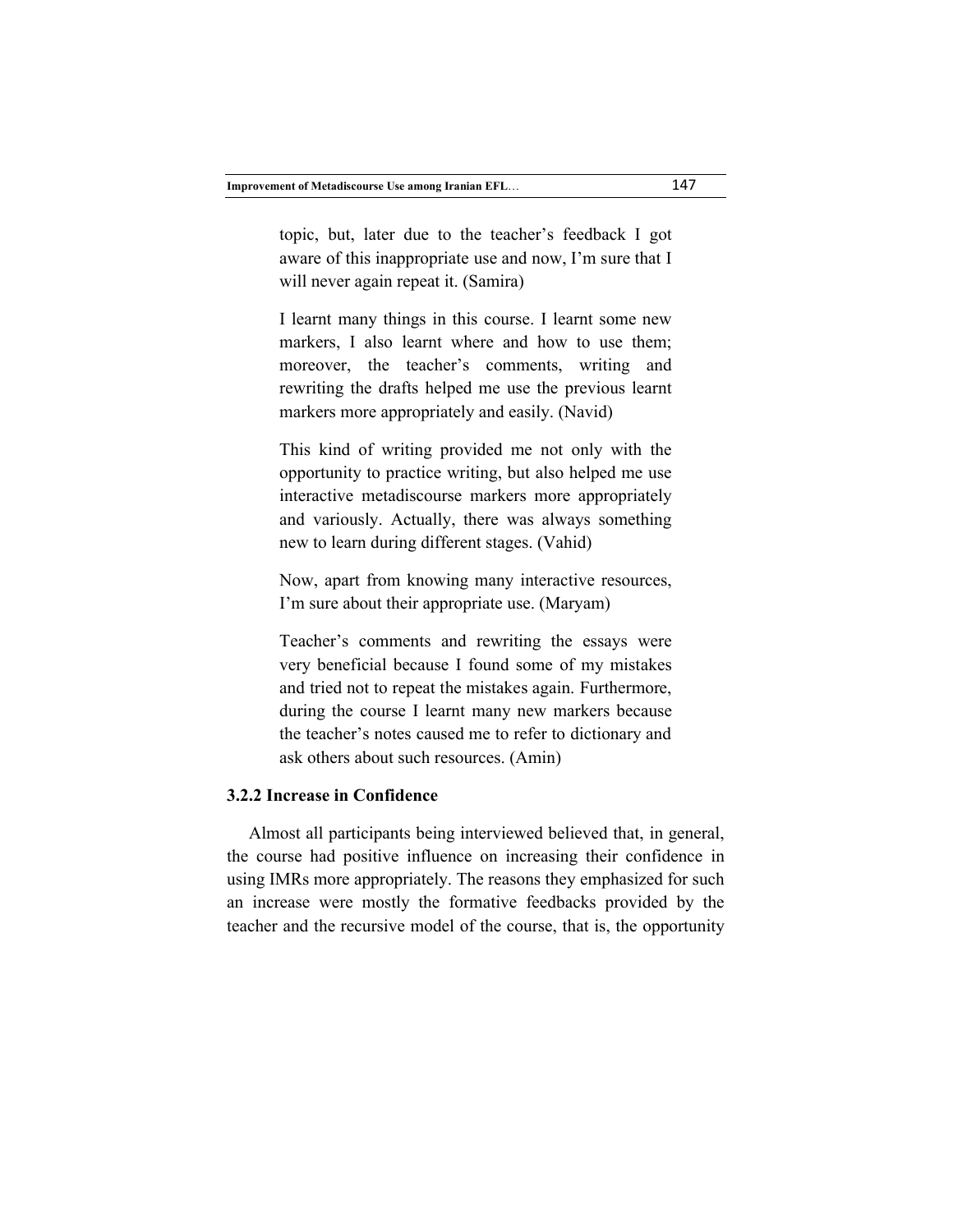to write, revise, and edit the drafts. These views are represented in the interview excerpts below:

> In the beginning, when I received feedback from the teacher, it made me somehow disappointed with my knowledge of such markers because there were many things that the teacher had noted in my writing. Then, I tried to use the notes during revising, but still I was very doubtful about the appropriate word or usage. When for the second time I received feedback, I saw that there are fewer mistakes this time and I told myself well, you had improved. For the  $2<sup>nd</sup>$  and  $3<sup>rd</sup>$  topics. I tried to use what I had learnt during writing on the previous topics. And for the third topic, I felt really confident about 80 percent of the markers I used. Overall, I think my confidence increased as time passed. (Maryam)

Mahnaz also said "… every time I received feedback, I could use the markers more confidently."

> Every time the teacher provided me with comments, I felt more confident. For example, when the first draft of the first topic was reviewed, I tried to employ what the teacher had noted, but I was not sure that what I was writing was correct or not and when I received feedback I felt more confident, so I used what I had learnt before in writing on the next two topics, this time more easily and with less doubt. (Hossein)

 Overall, there was a positive relationship between writing and rewriting the drafts and increase in the students' level of confidence, in other words, their level of confidence in using IMRs increased little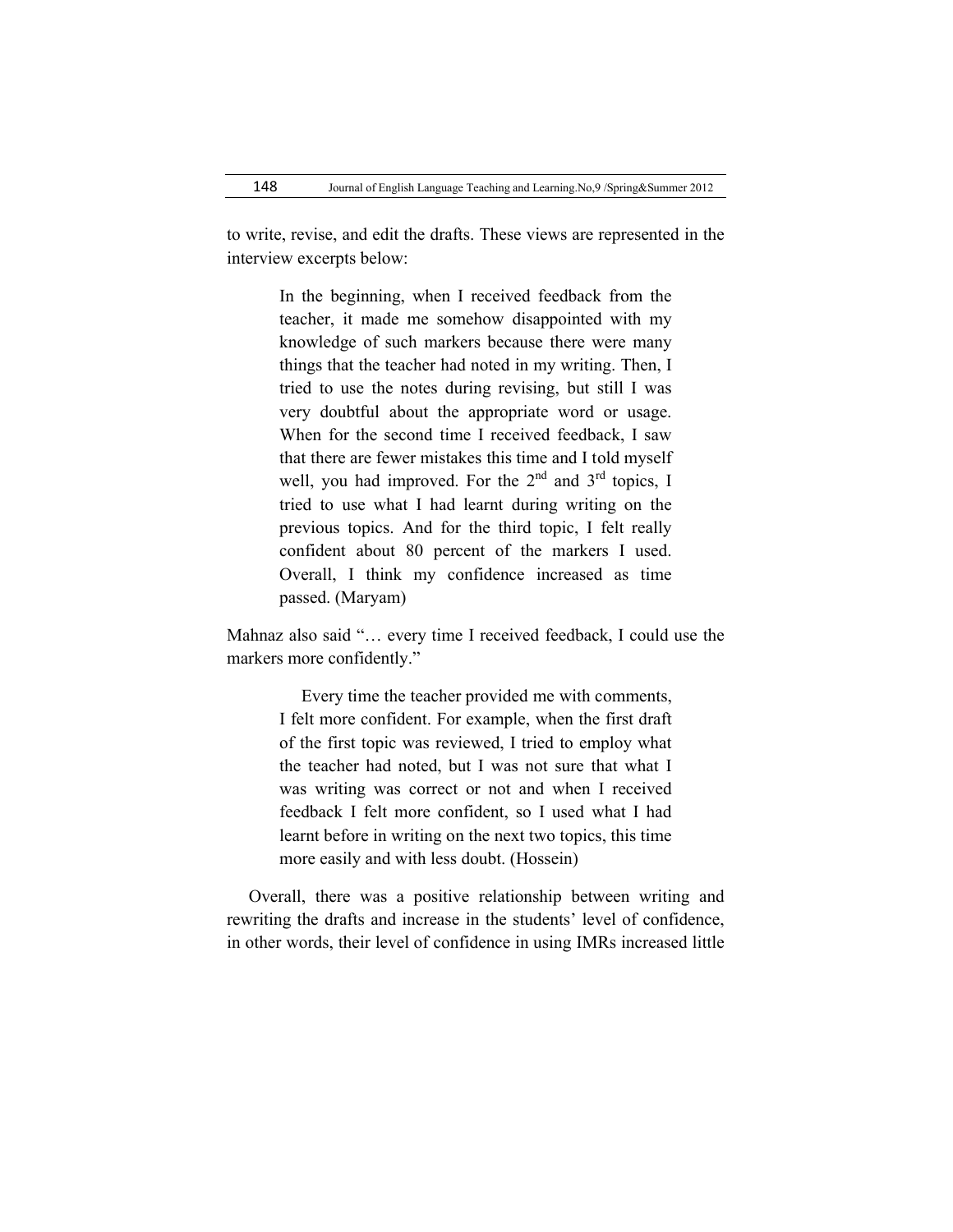by little through the stages. In fact, the more they wrote the more confident they became. Almost all of the interviewees said that they felt more confident when they wanted to wrote the third draft of each topic and toward the end of the course. The interview data below illustrates these findings:

> When my draft was reviewed for the second time I became more confident about my level of awareness of such resources because this time fewer devices were marked inappropriate by the teacher. (Vahid)

> The first time I received my writing, I was quite confused and had no idea about how to deploy the teacher's comments. So, my level of confidence was very low in this stage. During the second stage I had a sense of improvement and I got more confident in using metadiscourse markers in the third draft. Improving through the stages increased my confidence. (Samira)

> Each time I wrote a draft and the draft was reviewed and I did the correction, I gained confidence in using metadiscourse markers. For me there was a positive relationship between receiving comments, rewriting the drafts and the level of confidence. I mean, the more I wrote, the more confident I became. (Amin)

> I felt more confident when I wanted to wrote the third drafts because I had received the teacher's feedback two times. Now, I'm 100% confident about some of the markers which I wasn't familiar with before writing in this course, for example, I know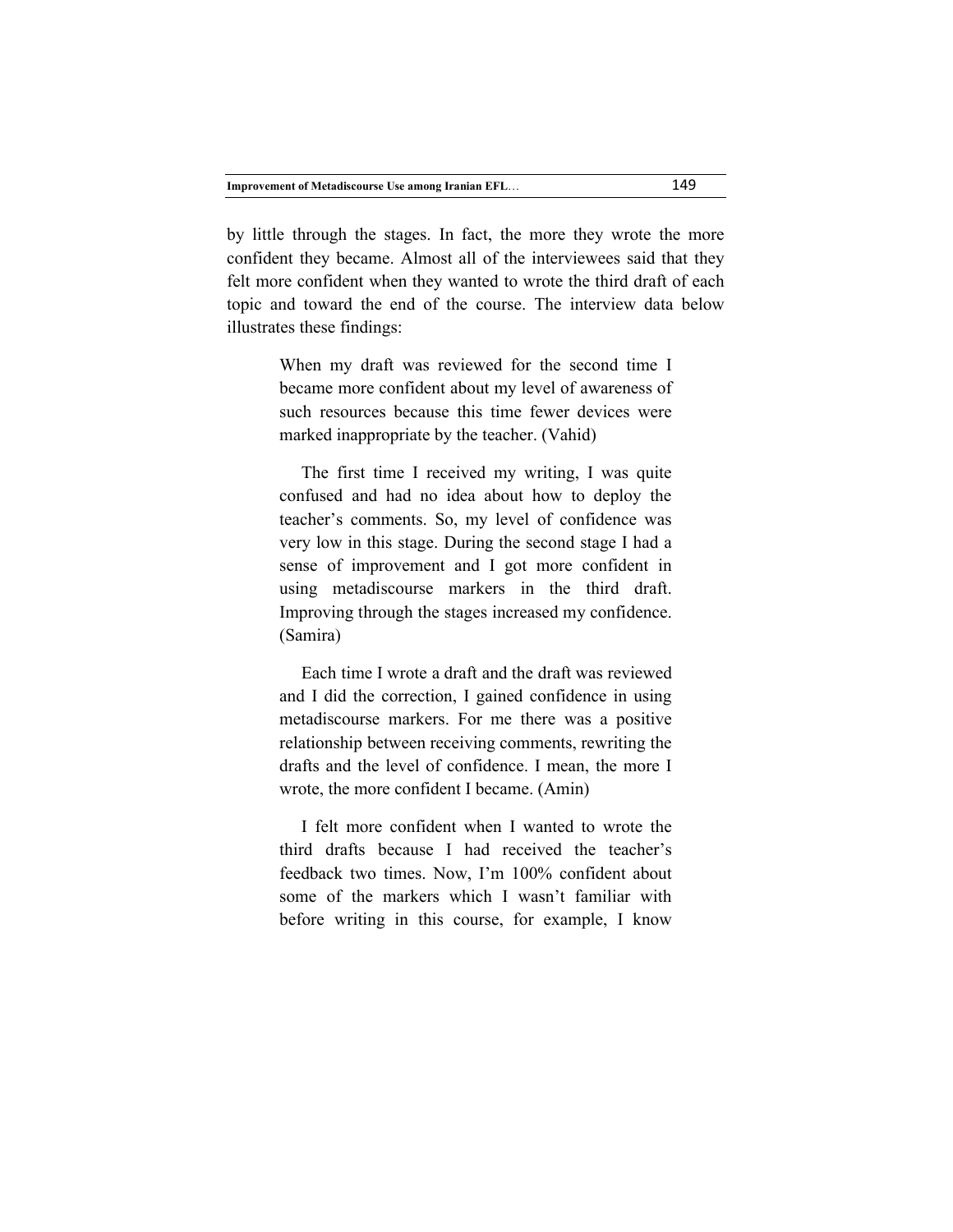where and how to use things like furthermore, however, therefore, overall, thus… (Navid)

 I think I am now more confident with my choice and use of interactive metadiscourse resources. When my writing was sent back to me for the first time, I was motivated to improve it and when I saw that my effort had not been useless and the inappropriate uses were reduced for the second time that the teacher reviewed my essay, I gained more confidence in my knowledge of such resources. (Ali)

 I got improved and more motivated through the stages, but I didn't feel 100 % confident until the end of the course. My level of confidence increased bit-bybit through the stages. (Elham)

 Besides the positive aspects, some students pointed some negative aspects as well, for instance, Maryam indicated:

> … sometimes, writing and rewriting the drafts took time and made me tired. Maybe, if I did revision and editing together, I mean, only one time, I liked it more.

Naser also said:

Although this course had something new compared to the previous courses I had passed, it was really timeconsuming and boring to me to send three drafts for each topic and I think the teacher could tell me everything just in one time of correction.

 And finally Samira emphasized that "the negative point was that it took me too much time to revise and edit my drafts."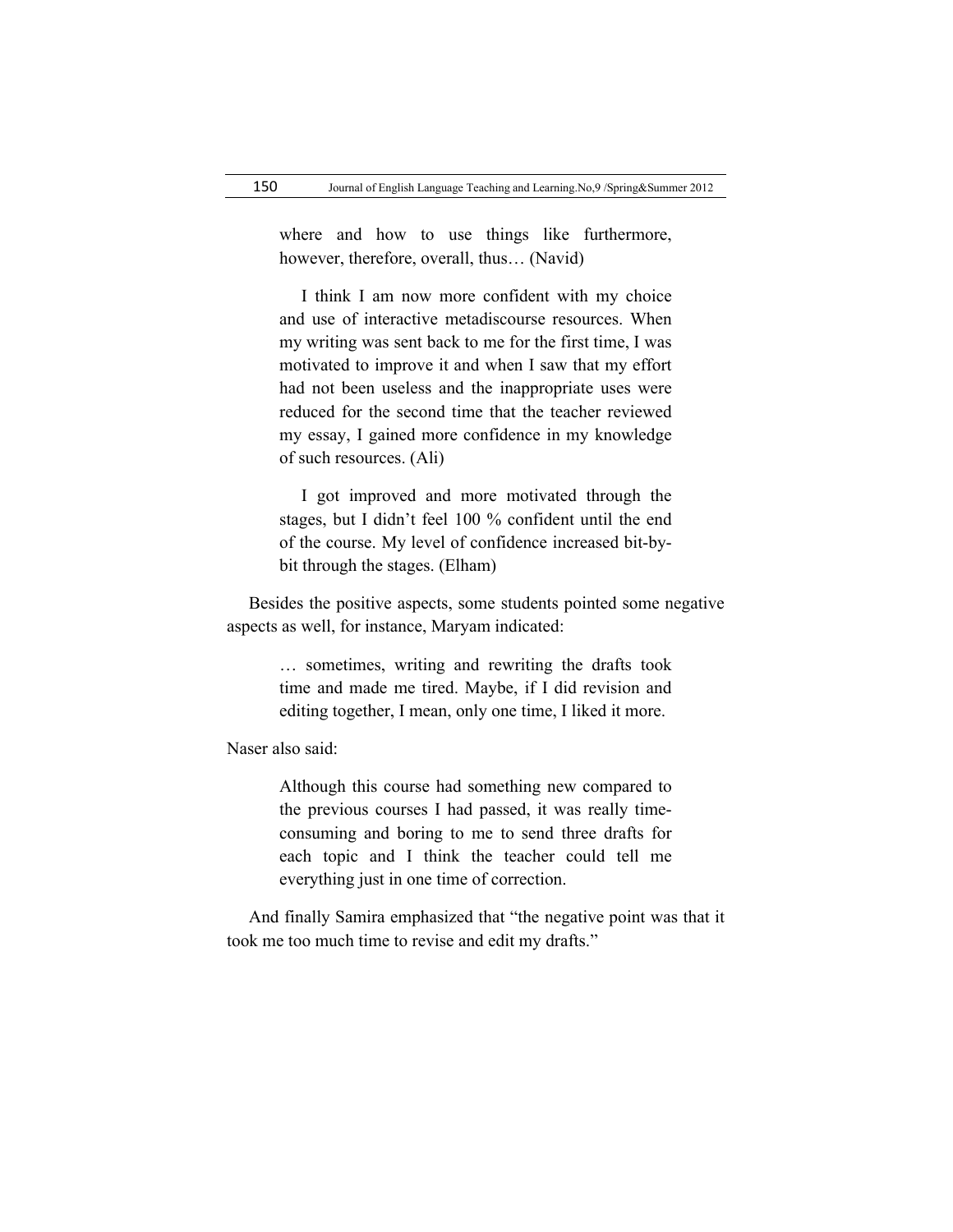#### **4. Discussion and Conclusion**

 As Kroll (1990) indicates, the ability to write well in a foreign language is a difficult and demanding task to master for EFL students because producing a successful written text requires not only the ability to control over a number of language systems, but also the ability to take into consideration the ways the discourse is shaped for a particular audience and for a particular purpose (Kroll, 2001).

 However, this fact was neglected until recently in the area of writing research and pedagogy and practitioners of the field mostly emphasized the propositional content over the textual and interpersonal features and strategies. While explicit knowledge of rules is necessary for writing, it cannot be enough for writing effectively and coherently. The writers need to show desirable command of textual and interpersonal resources of the target language in order to make the text work within the given contexts. This study aimed to conduct an in-depth analysis of the development of IMRs during a process- based writing course by applying qualitative and exploratory methods. The use of IMRs in terms appropriacy was analyzed throughout drafting, revising, and editing stages. Moreover, learners' perception was investigated to find out how confident they felt as they were writing and rewriting the drafts.

 Acquiring IMRs is more than just acquiring new forms. It is also about gaining mastery over forms which have been learned, this means, knowing more about the IMRs and about where and when to use them. Appropriacy judgments by the two experts and analysis of the judgments revealed that there was a clear improvement in the appropriate use of IMRs from the participants' earlier drafts to their final drafts. In the initial writing task, less than 30 % of the IMR tokens were considered as appropriate, whereas this rate increased to above 70% at the end of the course. The appropriateness rate shows a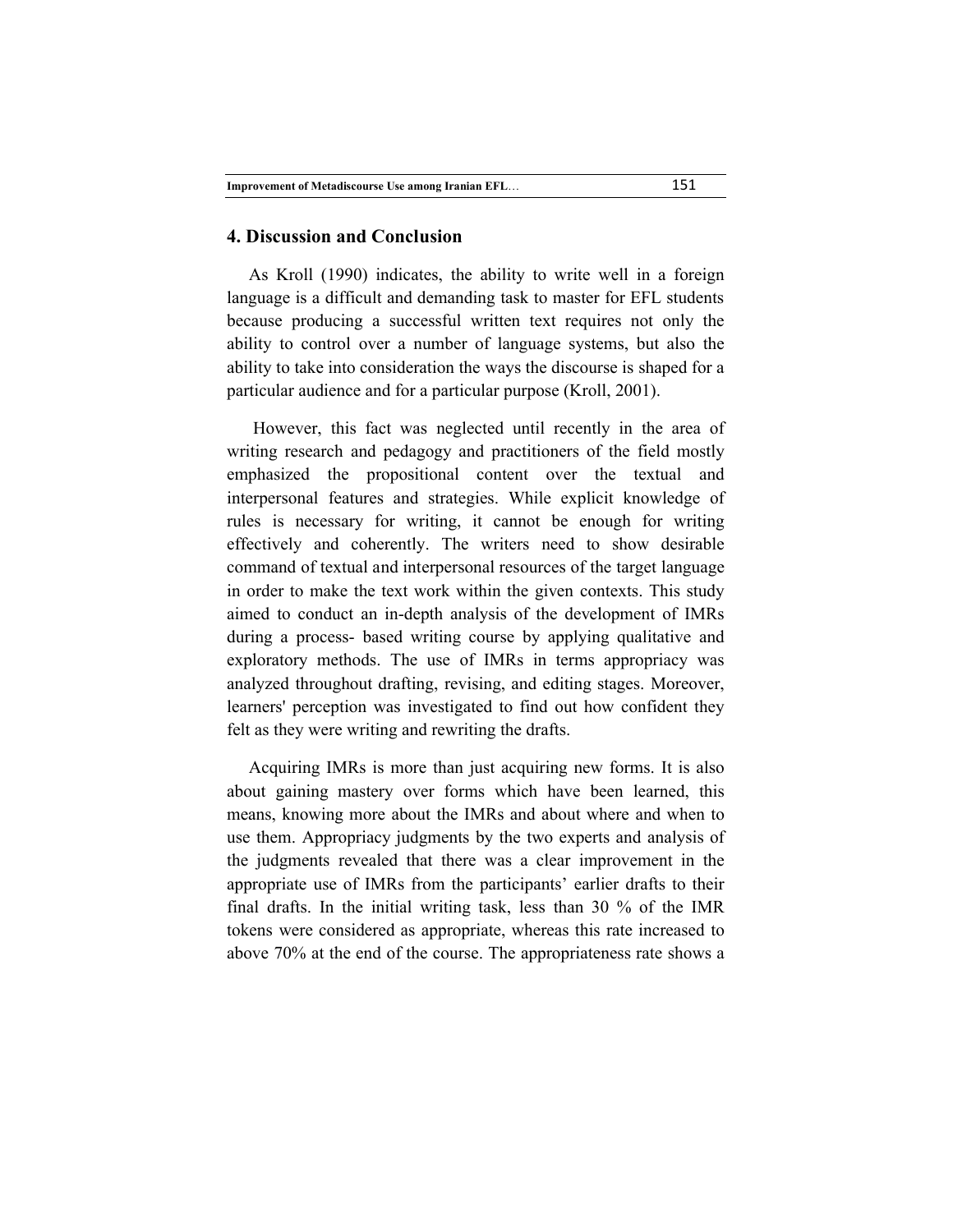152 Journal of English Language Teaching and Learning.No,9 /Spring&Summer 2012

steady increase across the drafts, while the inappropriateness rate decreased gradually at a similar rate. This suggests that the participants' improving mastery of IMRs was not a case of jumping from inappropriate use directly to appropriate use. Rather, the process was one of gradually improving.For each topic this increase was more noticeable from drafting to revising than from revising to editing. As for the frequency changes, it can be concluded that the major corrections happened during the second stage, i.e., revising, in terms of appropriacy as well. The improvements in appropriacy are in line with findings of Simin and Tavangar (2009) that metadiscourse instruction had a positive effect on the correct use of metadiscourse markers. Moreover, as intermediate learners' in VahidDastgerdi and Shirzad's (2010) study who showed improvement in the use of metadiscourse markers due to explicit instruction, the intermediate learners of this study also showed clear improvements in terms of appropriacy of the use of IMRs through a process- based writing instruction model. However, this study's point of departure from the studies mentioned above is that they only took into consideration the products of the students' writings, whereas, this study investigates improvement through the process of text production. In addition, they view metadiscourse instruction as a means to improve writing, while, in this study, metadiscourse awareness is increased by writing and rewriting the texts along with an overall improvement in writing ability as well.

 Learning and using IMRs is only partly about gaining explicit knowledge about them; it is also about having the confidence to use those items. The analysis of the interviews' data showed that most of the interviewees had positive views towards this kind of writing because the course caused them to write with more ease and less stress. The participants said that because they knew they had the opportunity to correct what they wrote two times and every time the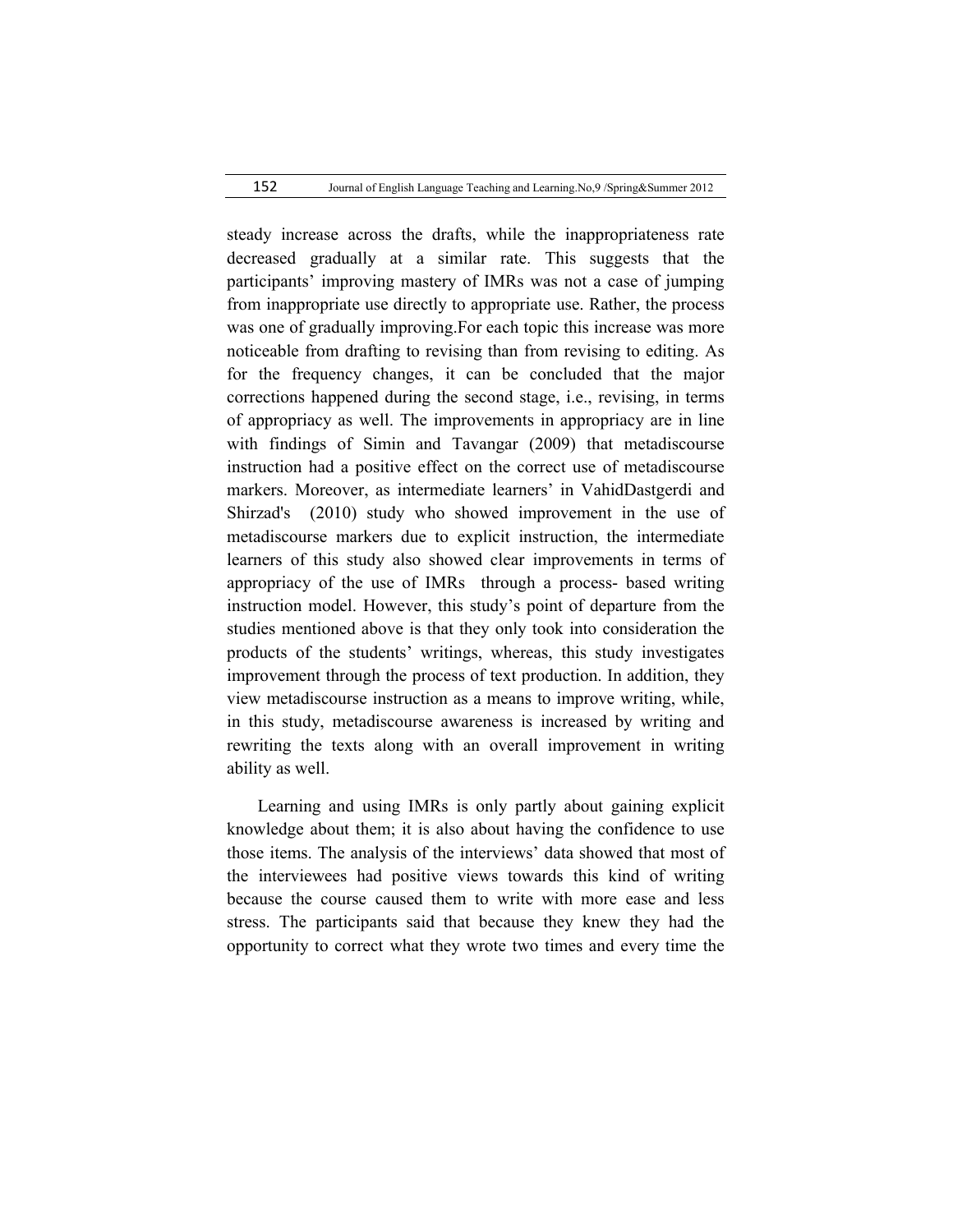teacher would guide them to improve the text, they didn't experience the writing apprehension of the previous courses. On the whole, the participants believed that their metadiscourse awareness and knowledge increased during the course. They pointed out that they not only learnt many new items, but also learnt how to use the previously partially learnt items more appropriately. Overall, almost all participants said that their level of confidence in using IMRs increased little by little through the stages and they felt more confident when they wanted to wrote the third draft of each topic and towards the end of the course. Therefore, there was a positive relationship between the recursive model of the course and the increase in the participant's level of confidence. This appears to show the benefits of a sustained and well-organized writing program in facilitating the acquisition of IMRs and to indicate the drawbacks of excessively narrow productbased approaches and explicit instruction.

 From the theoretical point of view, the qualitative and quantitative findings of this research could add to the body of data provided by previous studies in the field. Moreover, this study can open up possibilities for further research in the area of L2 writing to investigate metadiscourse and writing process competence to produce coherent and effective texts in English among Iranian EFL learners. On the practical level, these findings seem to be of major significance for classroom application. Since many students have little awareness of interactive and interactional aspects of the target language, their writings seem uncontextualized and incoherent. Therefore, more appropriate and productive instruction models should be integrated into the EFL writing courses to help students become more successful writers in English. The results of this study led to this conclusion that process- based approach to writing can be a productive writing instruction in developing metadiscourse awareness and knowledge among Iranian EFL learners. Consequently, the Iranian EFL teachers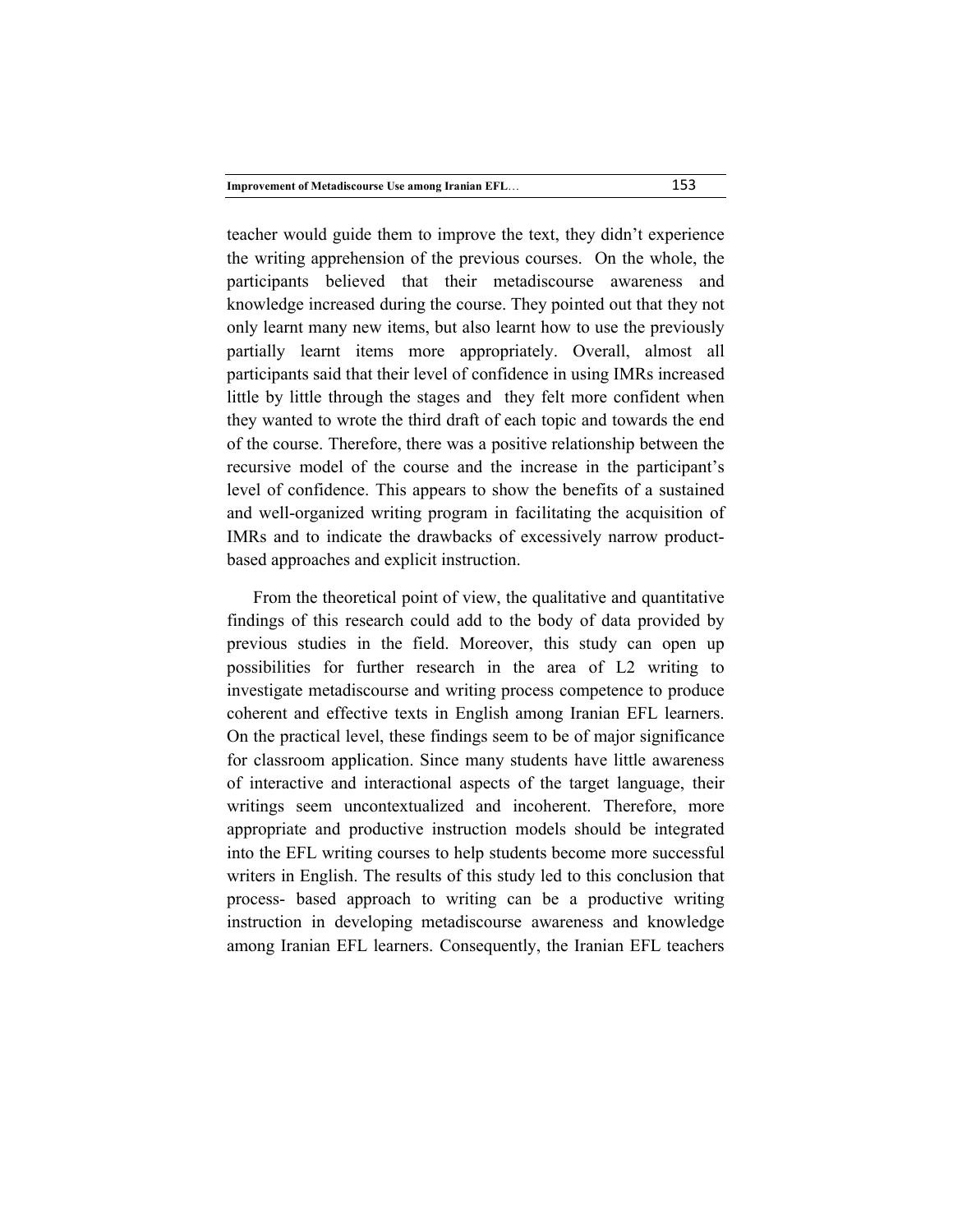can help their students develop metadiscourse knowledge and use by applying what was suggested in this study. Apart from that, they may reduce their student's negative attitudes toward writing and also their stress as some participants in this study stated that the course was really effective in reducing their stress. Overall, the results of this study not only can increase our understanding of writing process, but also can provide more effective instruction models for developing the appropriacy of metadiscourse use in L2 writing. In other words, writing can be practiced and metadiscourse knowledge can improve by actually writing.

 Certainly, this study was not able to capture all aspects of this broad topic. Therefore, further research into this area could lead to more insight. Given the fact that the study examined only 30 students' writings, they may not have been a true representation of the larger population of EFL Persian learners. Although rigorous care was taken by the non-native experts in the field to judge appropriacy of IMRs by referring repeatedly to the resources available, native English experts' judges could assure the reliability of appropriacy judgments, however, it was not possible for the researcher to get help from native speakers in this study. This study only focused on the development of interactive metadiscourse resources, future studies might study the development of interactional metadiscourse resources as well and even there could be comparison between the developments of these two categories. The present study was limited to the genre of essay; other studies could study the other genres of communication, for example, letters or academic genre like research articles. Gender variations among the participants were not taken into consideration in this study; it might be interesting to consider gender to find out about any differences and similarities.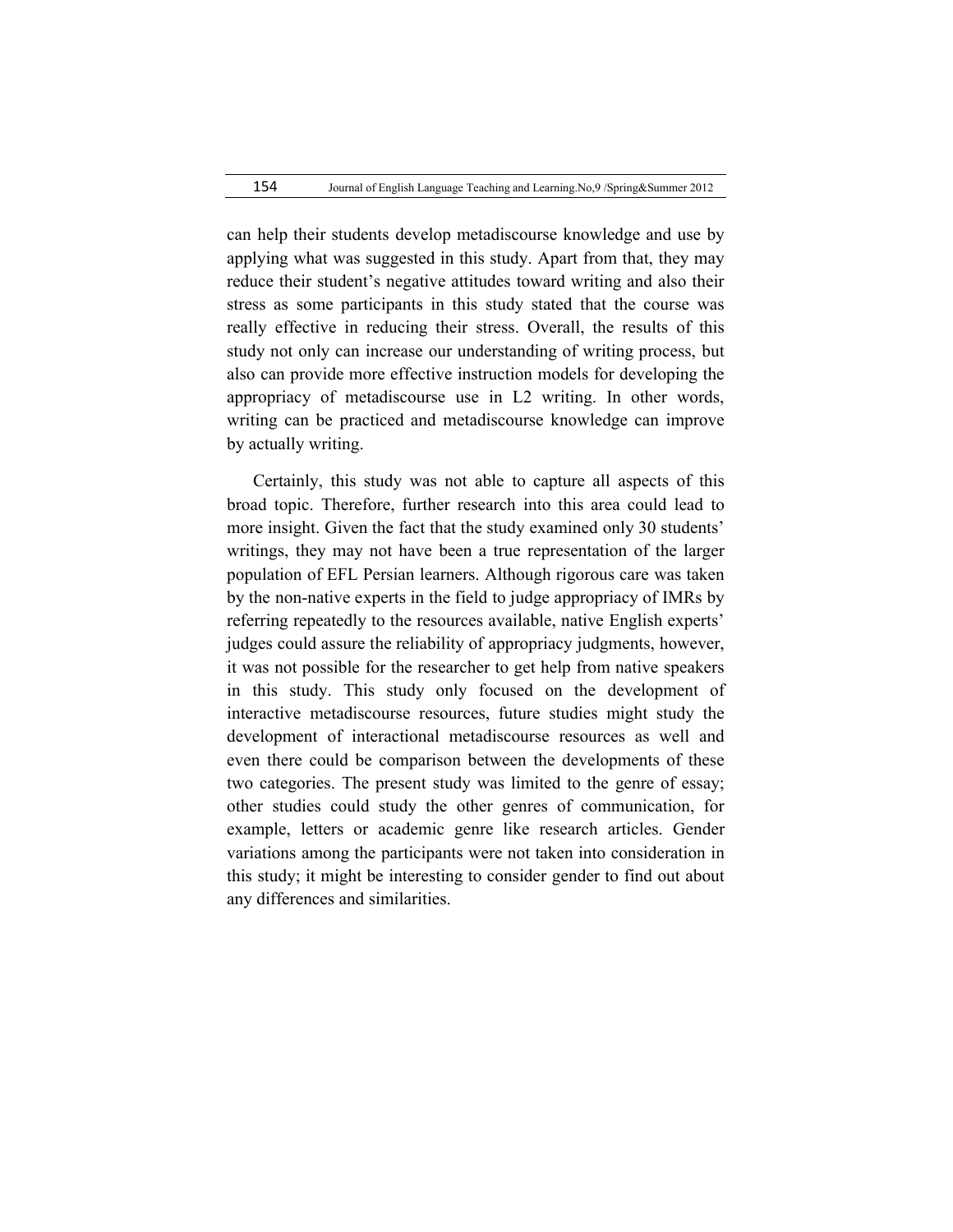## **Appendix (A): Interview Guide**

1. What did you like most or least about this writing program?

2. Do you think your level of confidence in using interactive metadiscourse resources changed after different stages such as drafting, revising, and editing?

3. Give your final comments about the efficiency of this course in your learning of interactive metadiscourse resources.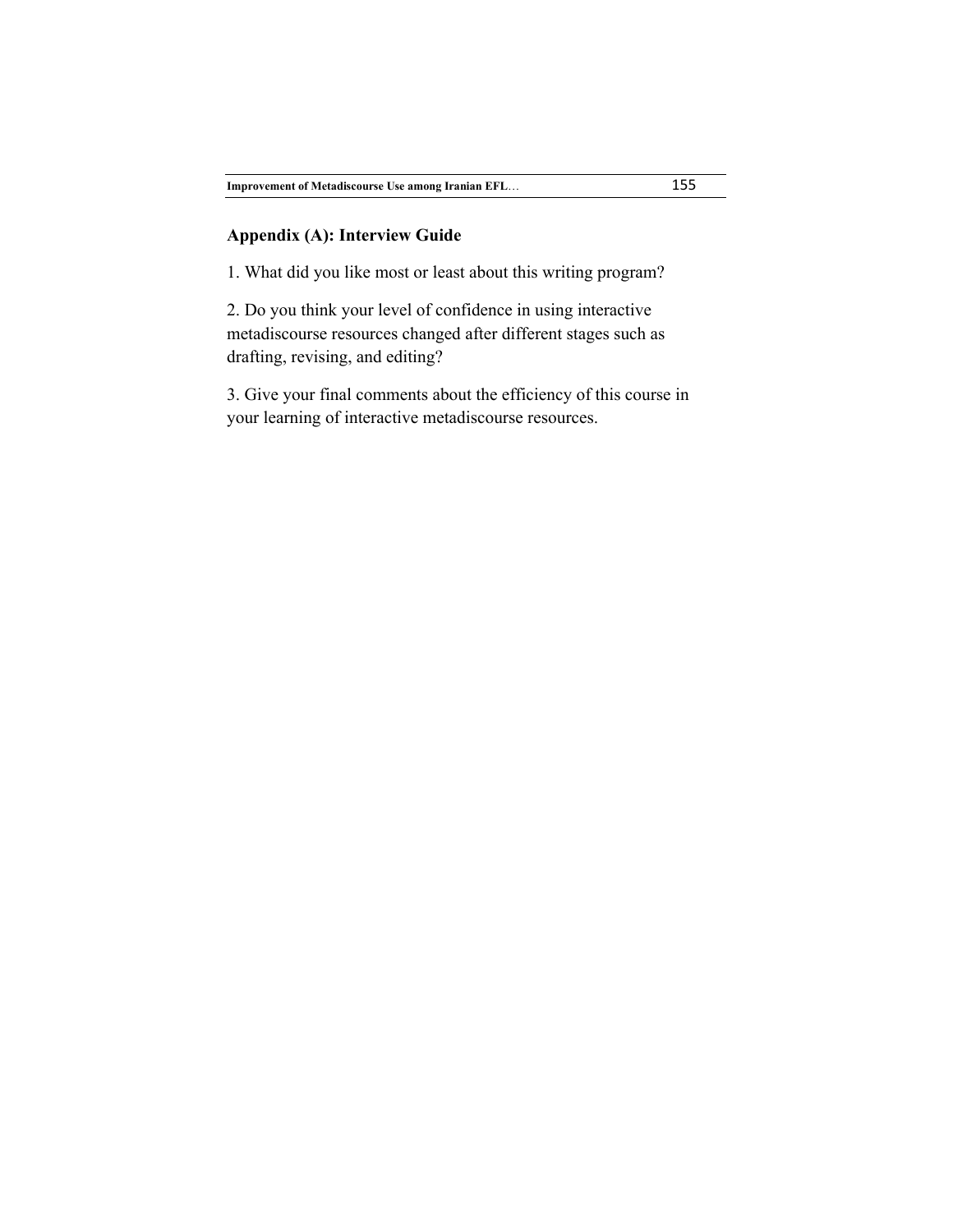### **References**

- Abdi, R. (2002). Interpersonal metadiscourse: An indicator of interaction and identity. *Discourse Studies*, 4(2), 139–145.
- Abdi, R. (2009). *An investigation of the distribution and nature of metadiscourse markers in research articles*.UnpublishedPh.DDissertation.University of Isfahan. Isfahan. Iran.
- Abdi, R., TavangarRizi, M., &Tavakoli, M. (2010). The cooperative principle in discourse communities and genres: A framework for the use of metadiscourse. *Journal of Pragmatics.42*(6), 1669-1679.
- Abdollahzadeh, E. (2001). *Native and non-native writers' use of textual metadiscourse in ELT papers*.Unpublished MA Thesis, University of Tehran, Tehran, Iran.
- Adel, A. (2006). *Metadiscourse in L1 and L2 English*. Amsterdam: John Benjamins.
- Allan, D. (1992). *Oxford placement tests*. Oxford: Oxford University Press.
- Amiri, M. (2007).*Effects of teaching practical metadiscourse use on Persian EFT university students' writing*.Unpublished MA Thesis, Iran University of Science and Technology. Tehran, Iran.
- Atkinson, D. (2003). L2 writing in the post-process era. *Journal of Second Language Writing*, 12 (1), 3-15.
- Beighmohammadi, A. (2003). *An investigation into the patterns of use of discourse features of intensity markers in academic research articles*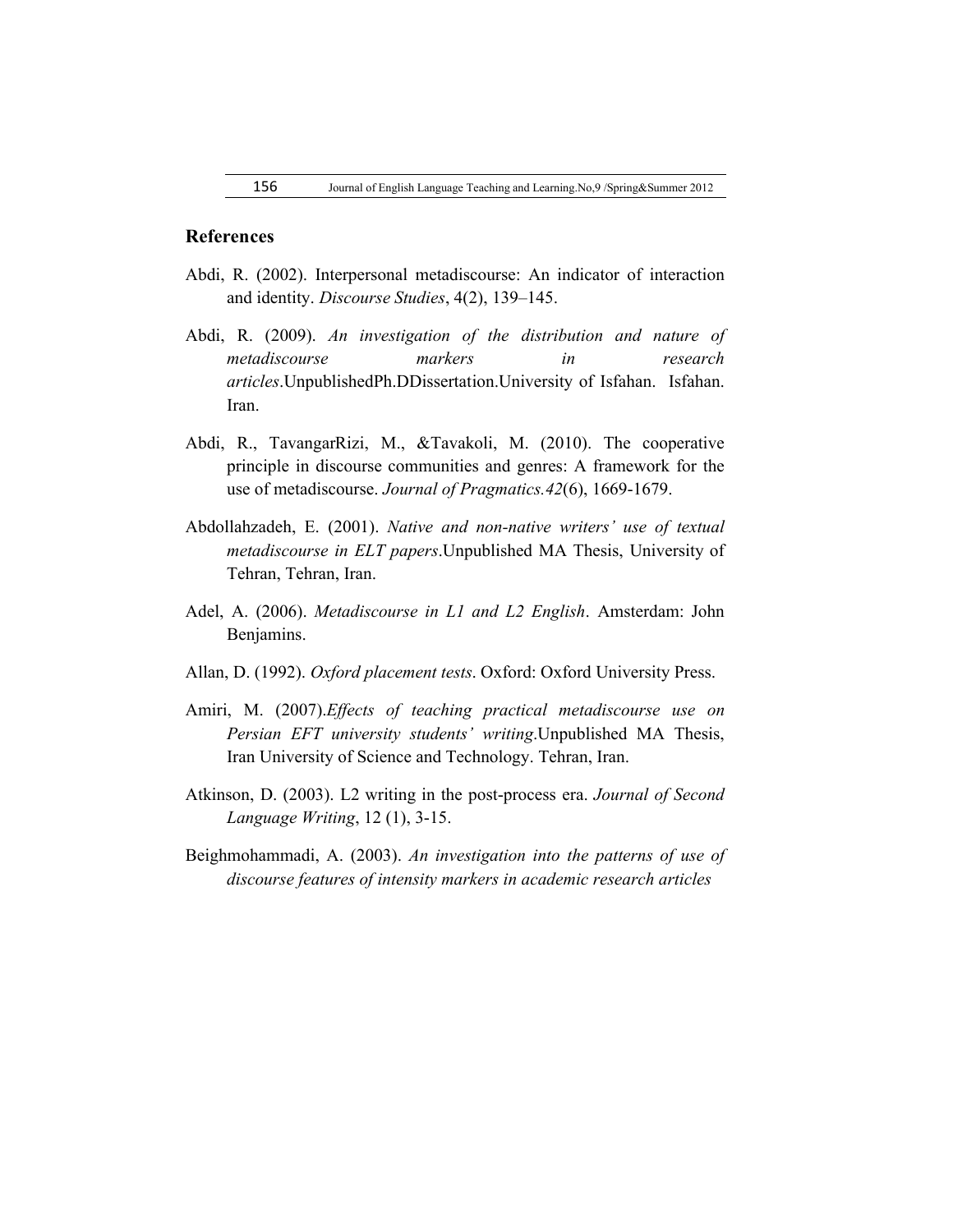- *of hard science, social science and TEFL*. Unpublished MA Thesis, University of Tehran, Tehran, Iran.
- Camiciottoli, B. C. (2003). Metadiscourse and ESP reading comprehension: An Exploratory Study. *Reading in a Foreign Language*, 15 (1), 28-44.
- Cheng, X., &Steffensen, M.S. (1996).Metadiscourse: A technique for improving student writing.*Research in the Teaching of English,* 30(2), 149-181.
- Crismore, A., Markkanen, R., &Steffensen, M. (1993).Metadiscourse in persuasive writing: A study of texts written by American and Finnish university students. *Written Communication, 10*(1), 39–71.
- DaftaryFard, P. (2002). *Scalability of reading comprehension skill constructs: Metadiscourse connection*. Unpublished MA Thesis, Iran University of Science and Technology. Tehran, Iran.
- Dahl, T. (2004). Textual metadiscourse in research articles: A marker of national culture or of academic discipline?.*Journal of Pragmatics,* 36 (10), 1807- 1825.
- Faghih, E., &Rahimpour, S. (2009).Contrastive rhetoric of English and Persian written texts: Metadiscourse in applied linguistics research articles. *Rice Working Papers in Linguistics,* 1, 92- 107.
- Hyland, K. (1999). Talking to students: Metadiscourse in introductory course books. *Journal of English for Specific Purposes,* 18(1), 3–26.
- Hyland, K. (2003). *Second language writing.*Cambridge: Cambridge University Press.
- Hyland, K. (2004). Disciplinary interactions: metadiscourse in L2 postgraduate writing. *Journal of Second Language Writing,* 13, 133– 151.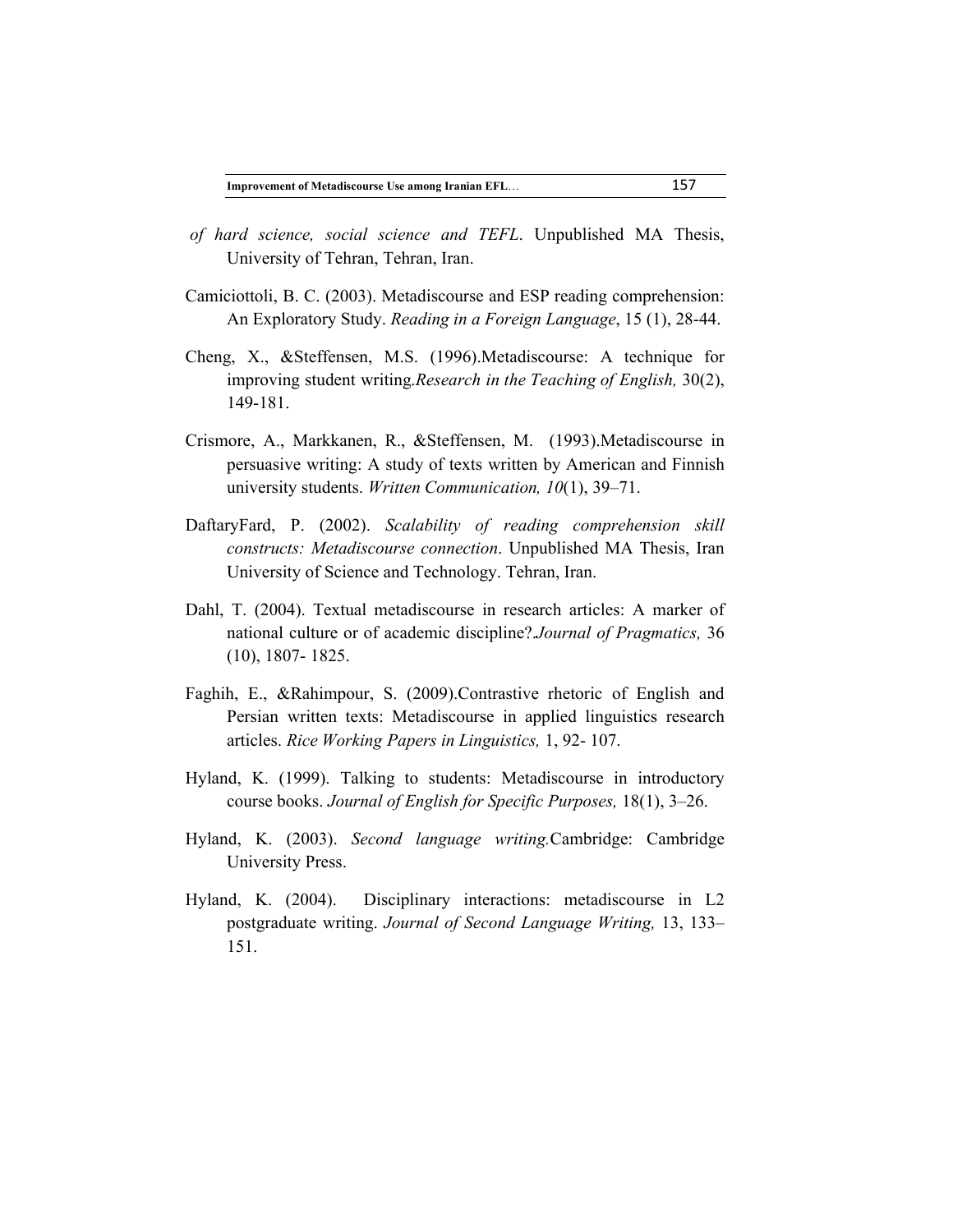- Hyland, K. (2005). *Metadiscourse: Exploring interaction in writing*. London: Continuum.
- Hyland, K., &Tse, P. (2004).Metadiscourse in academic writing: A reappraisal. *Applied Linguistics*.25(2), 156–177.
- Intraprawat, P., &Steffenson, M. S. (1995). The use of metadiscourse in good and poor ESL essays.*Journal of Second Language Writing*, 4 (3), 263- 272.
- Jalilifar, A. and Alipour, M. (2007). How explicit instruction makes a difference: Metadiscourse markers and EFL learners' reading comprehension skill*. Journal of College Reading and Learning*, 38(1), 35-52.
- Keh, C. L. (1990). Feedback in the writing process: A model and methods for implementation.*ELT Journal.*44(4), 294-304.
- Kern, R., & Schultz, J. M. (1992). The effects of composition instruction on intermediate level French students' writing performance: Some preliminary findings. *The Modern Language Journal,*76, 1-13.
- Kroll, B. (1990). *Second language writing: Research insights for the classroom*. Cambridge: Cambridge University Press
- Kroll, B. (2001). Considerations for teaching an ESL/EFL writing course. In *Teaching English as a second or foreign language* (3rd Edition), Marianne Celce- Murcia (ed.), 219-232. Boston: Heinle and Heinle.
- Kroll, B. (2003). *Exploring the dynamics of second language writing.*Cambridge: Cambridge University Press.
- Marandi, S. (2002).*Contrastive EAP rhetoric: Metadiscourse in Persian vs. English.* Unpublished Ph.D. Dissertation, University of Tehran, Tehran, Iran.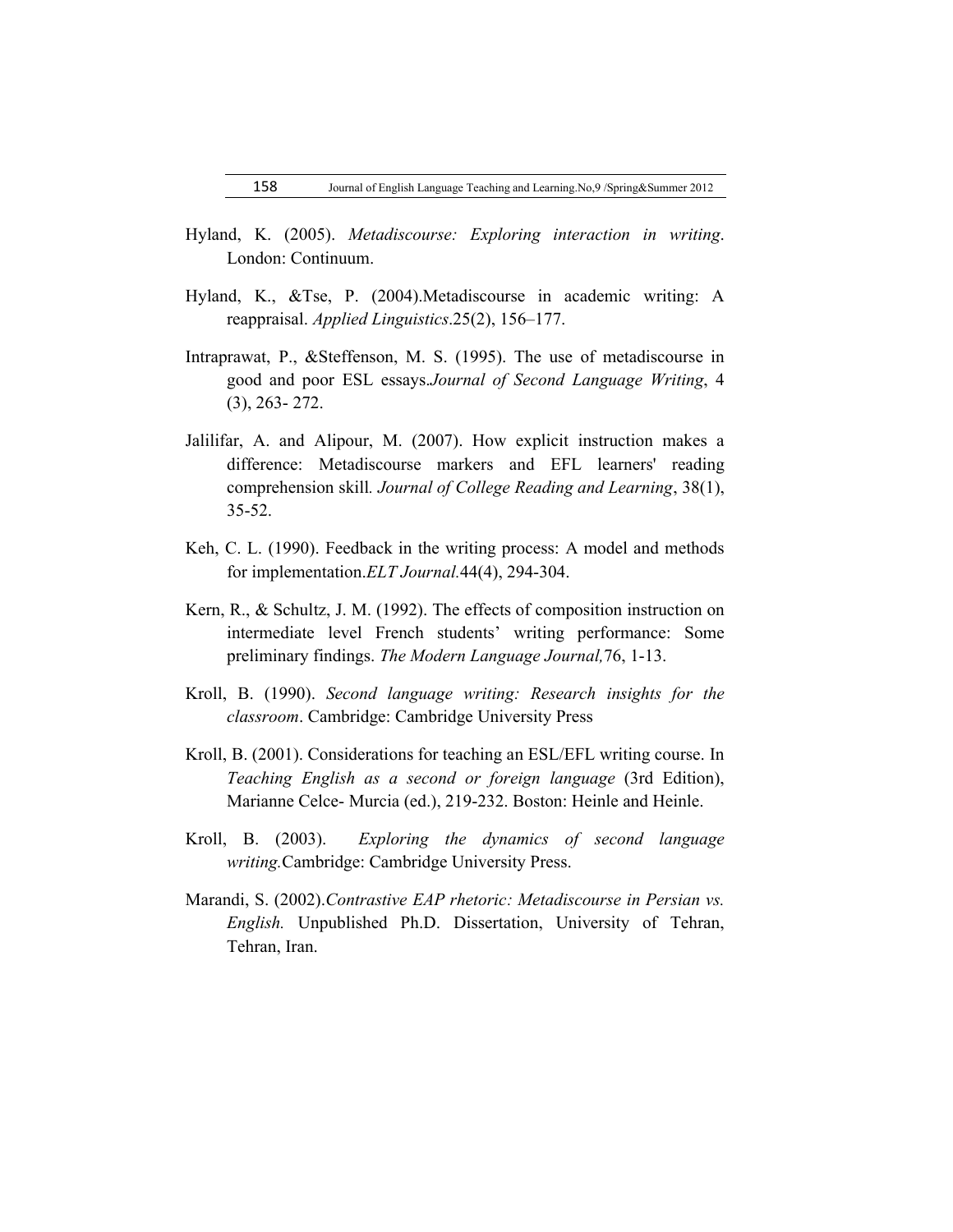- Marandi, S. (2003).Metadiscourse in Persian / English Master's theses: A contrastive study.*Iranian Journal of Applied Linguistics*, 6(2), 23- 42.
- Matsuda, P. K. (2003). Process and post-process: A discursive history. *Journal of Second Language Writing,* 12, 65–83.
- Nation, I.S.P. (2008). *Teaching ESL/EFL reading and writing*. New York & London: Rutledge, Taylor & Francis.
- Nemati, M. &Parvaresh, V. (2008). Metadiscourse and reading comprehension: The effects of language and proficiency. *Electronic Journal of Foreign Language Teaching* 5(2).220-239.
- Noorian, M., &Biria, R. ( 2010). Interpersonal metadiscourse in persuasive journalism: A study of texts by American and Iranian EFL columnists. *Journal of Modern Languages,* 20. 64- 79.
- Parvaresh, V. (2007).*Metadiscourse and reading comprehension: The effects of language and proficiency.* Unpublished MA Thesis, TarbiatModares University, Iran.
- Rahimpour, S. (2006).*Contrastive rhetoric of English and Persian texts; Metadiscourse in applied linguistics research articles*.Unpublished MA Thesis, University of Mashhad, Iran.
- Simin, S., &Tavangar, M. (2009).Metadiscourse knowledge and use inIranian EFL writing.*Asian EFL Journal*, 11, 230-255.
- Tavakoli, M., Dabaghi, A., &Khorvash, Z. (2010). The effect of metadiscourse awareness on l2 reading comprehension: A case of Iranian EFL learners. *English Language Teaching*, 3 (1).
- VahidDastjerdi, H., &Shirzad, M.(2010). The impact of explicit instruction of metadiscourse markers on EFL learners' writing performance. *Journal of Teaching Language Skills (JTLS),* 2( 2). 155-174.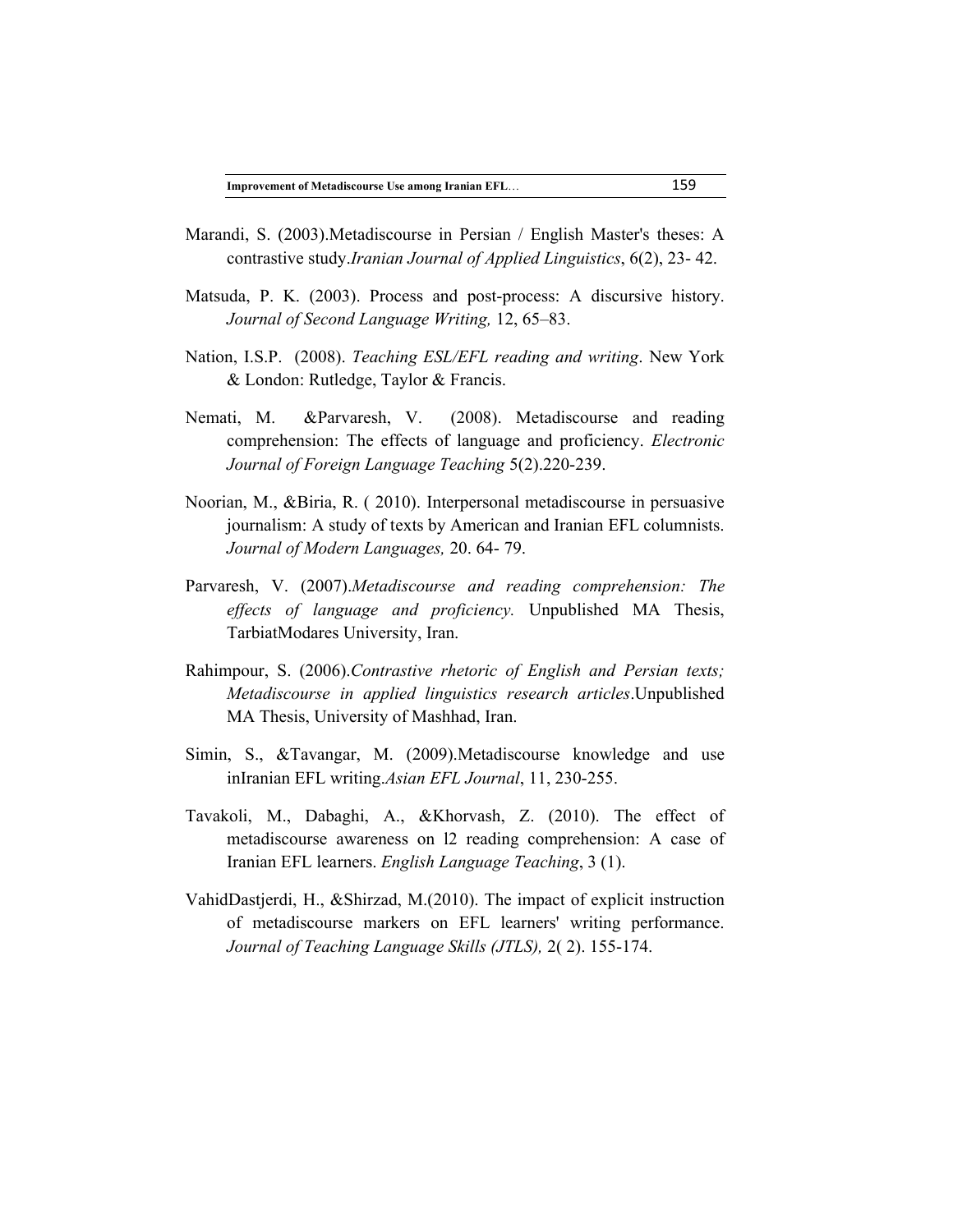- VandeKopple, W. J. (1985). Some explanatory discourse on metadiscourse.*College Composition and Communication*, 36, 82-93.
- VandeKopple, W. J. (1997). Refining and applying views of metadiscourse. Paper presented at the 48th Annual Meeting of the Conference on College Composition and Communication, Phoenix, Arizona, USA.
- Zamel, V. (1983). The composing processes of advanced ESL students: Six case studies. *TESOL Quarterly,* 17, 165-187.
- Zarei, G. R. &Mansoori, S. (2007). Metadiscourse in academic prose: A contrastive analysis of English and Persian research articles. *The Asian ESP Journal,* 3 (2), 24-40.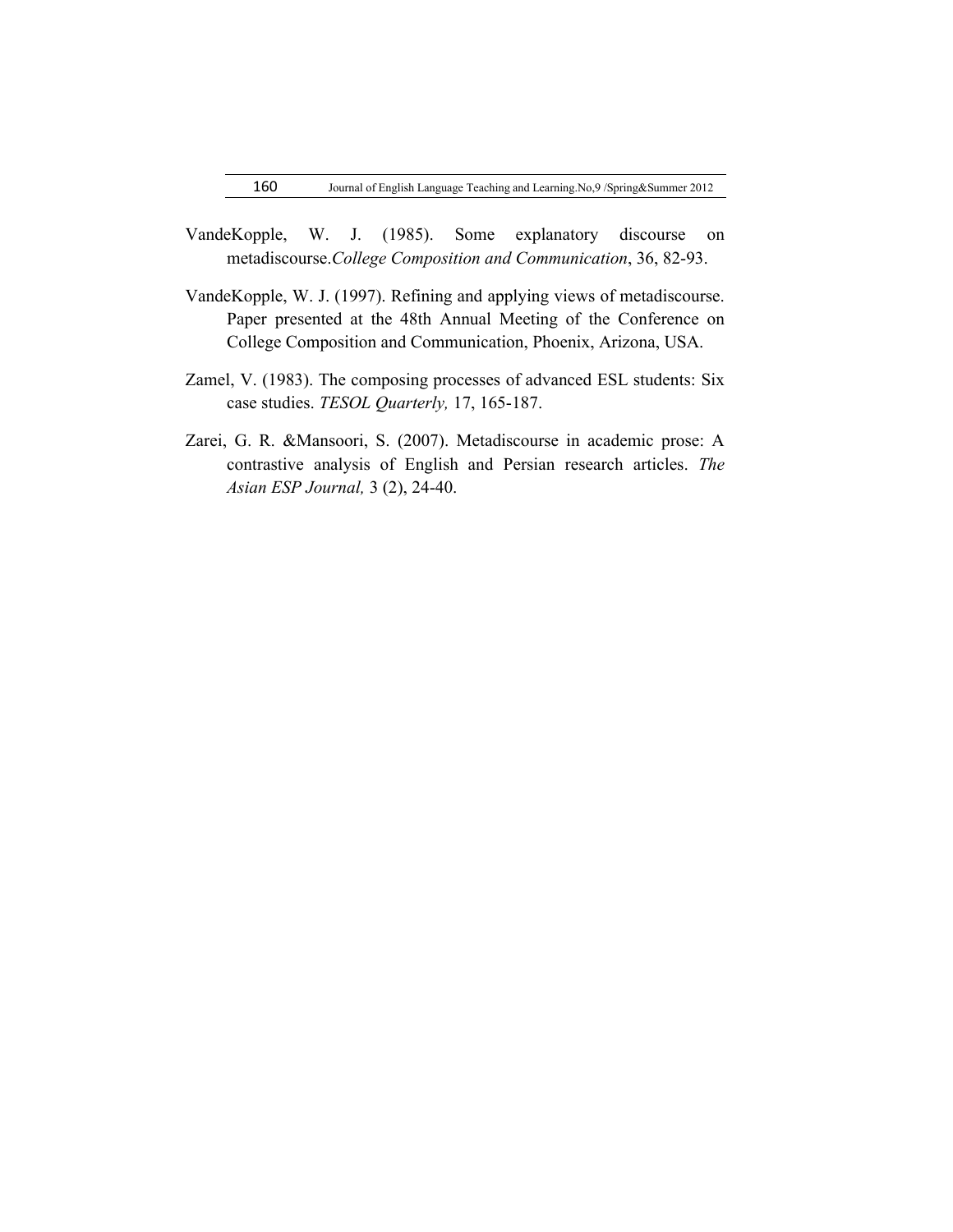|  |  | Table 1: Model of Metadiscourse Proposed by Hyland and Tse (2004, p. 169) |  |  |  |  |  |
|--|--|---------------------------------------------------------------------------|--|--|--|--|--|
|--|--|---------------------------------------------------------------------------|--|--|--|--|--|

| Category             | <b>Functions</b>                                | <b>Examples</b>                       |
|----------------------|-------------------------------------------------|---------------------------------------|
| <b>Interactive</b>   | Help to guide the reader through the text       | <b>Resources</b>                      |
| Transitions          | express relations between main clauses          | in addition; but; thus; and           |
| Frame markers        | refer to discourse acts, sequences or stages    | finally; to conclude; my purpose is   |
| Endophoric markers   | refer to information in other parts of the text | noted above; see figure; in section2  |
| Evidentials          | refer to information from other texts           | according to $X$ ; $Z$ states         |
| Code glosses         | elaborate propositional meaning                 | namely; e.g.; in other words          |
| <b>Interactional</b> | Involve the reader in the text                  | <b>Resources</b>                      |
| Hedges               | withhold commitment and open dialogue           | might; perhaps; possible; about       |
| <b>Boosters</b>      | emphasize certainty and close dialogue          | in fact; definitely; it is clear that |
| Attitude markers     | expresses writers' attitude to proposition      | unfortunately; I agree; surprisingly  |
| Self-mentions        | explicit reference to $\text{author}(s)$        | I; we; my; me; our                    |
| Engagement markers   | explicitly build relationship with reader       | consider; note; you can see that      |

# **Table 2 .***Topics Assigned*

|               | Weeks $1 & 2$ | Do you agree or disagree with the following statement? Sometimes it is better not to tell<br>the truth. Use specific reasons and details to support your answer.                                                  |
|---------------|---------------|-------------------------------------------------------------------------------------------------------------------------------------------------------------------------------------------------------------------|
| $\mathcal{D}$ | Weeks $3 & 4$ | Some people prefer to spend most of their time alone. Others like to be with friends most<br>of the time. Do you prefer to spend your time alone or with friends? Use specific reasons<br>to support your answer. |
| 3             | Weeks $5 & 6$ | Do you agree or disagree with the following statement? There is nothing that young<br>people can teach older people. Use specific reasons and examples to support your<br>position.                               |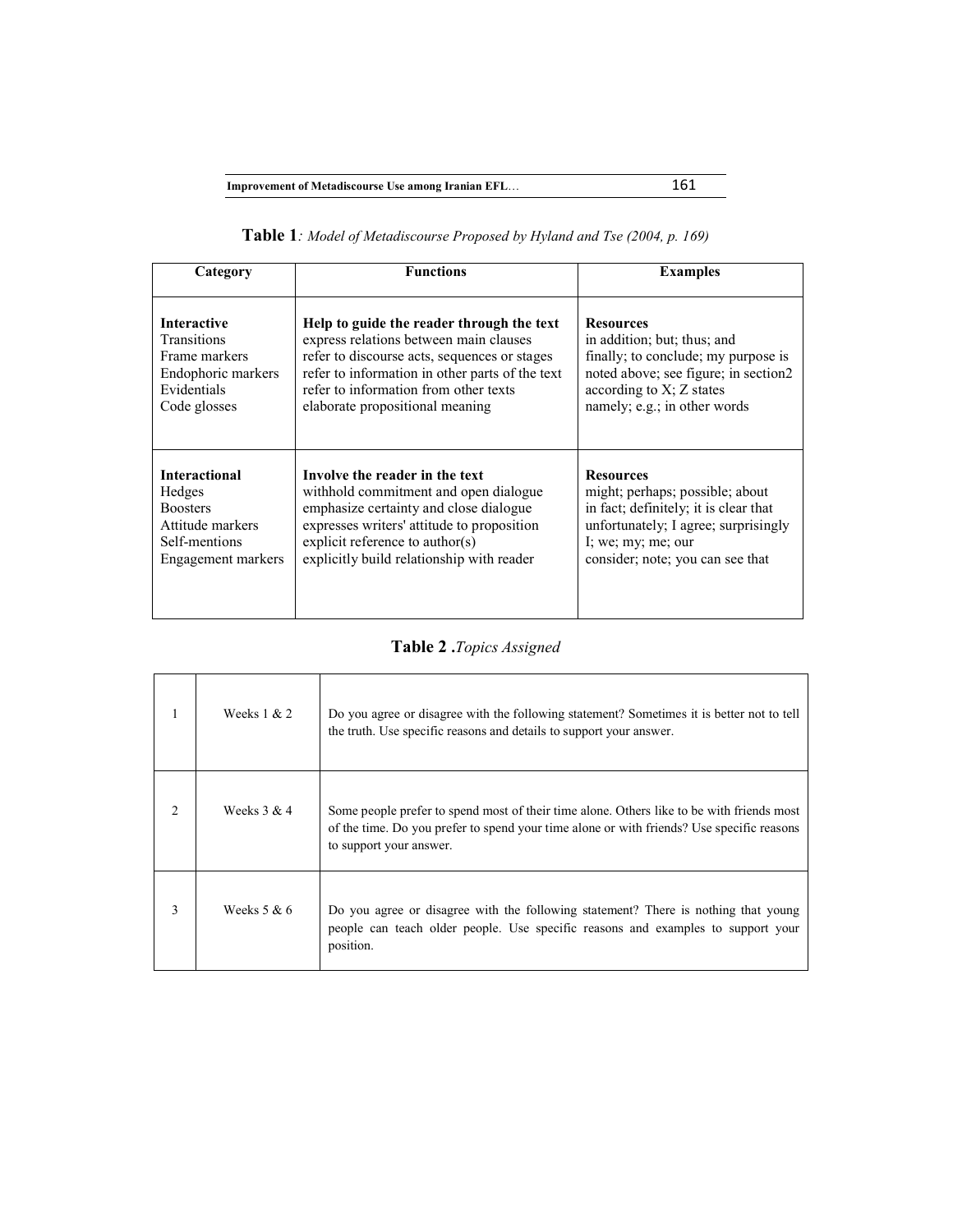|                | Draft                   | Number of<br>IMRs<br>Total | Appropriate       |            | Inappropriate     |            |  |
|----------------|-------------------------|----------------------------|-------------------|------------|-------------------|------------|--|
| Topic          |                         |                            | <b>Raw Number</b> | Percentage | <b>Raw Number</b> | Percentage |  |
|                | $\mathbf{1}$            | 141                        | 38                | 26.95      | 103               | 73.04      |  |
| 1              | $\overline{2}$          | $\overline{173}$           | 56                | 32.63      | 117               | 67.63      |  |
|                | $\overline{\mathbf{3}}$ | 185                        | 63                | 34.05      | 122               | 65.94      |  |
|                | $\mathbf{1}$            | 217                        | 102               | 47         | 115               | 52.99      |  |
|                | $\overline{2}$          | 234                        | 126               | 53.84      | 108               | 46.15      |  |
| $\overline{2}$ | $\overline{3}$          | 243                        | 139               | 57.2       | 104               | 42.79      |  |
| 3              | $\mathbf{1}$            | 236                        | 146               | 61.86      | 90                | 38.13      |  |
|                | $\overline{2}$          | 247                        | 173               | 70.04      | 74                | 29.95      |  |
|                | $\overline{\mathbf{3}}$ | 258                        | 187               | 72.48      | $\overline{71}$   | 27.51      |  |

**Table 3**.*Summary of Appropriateness Judgments*